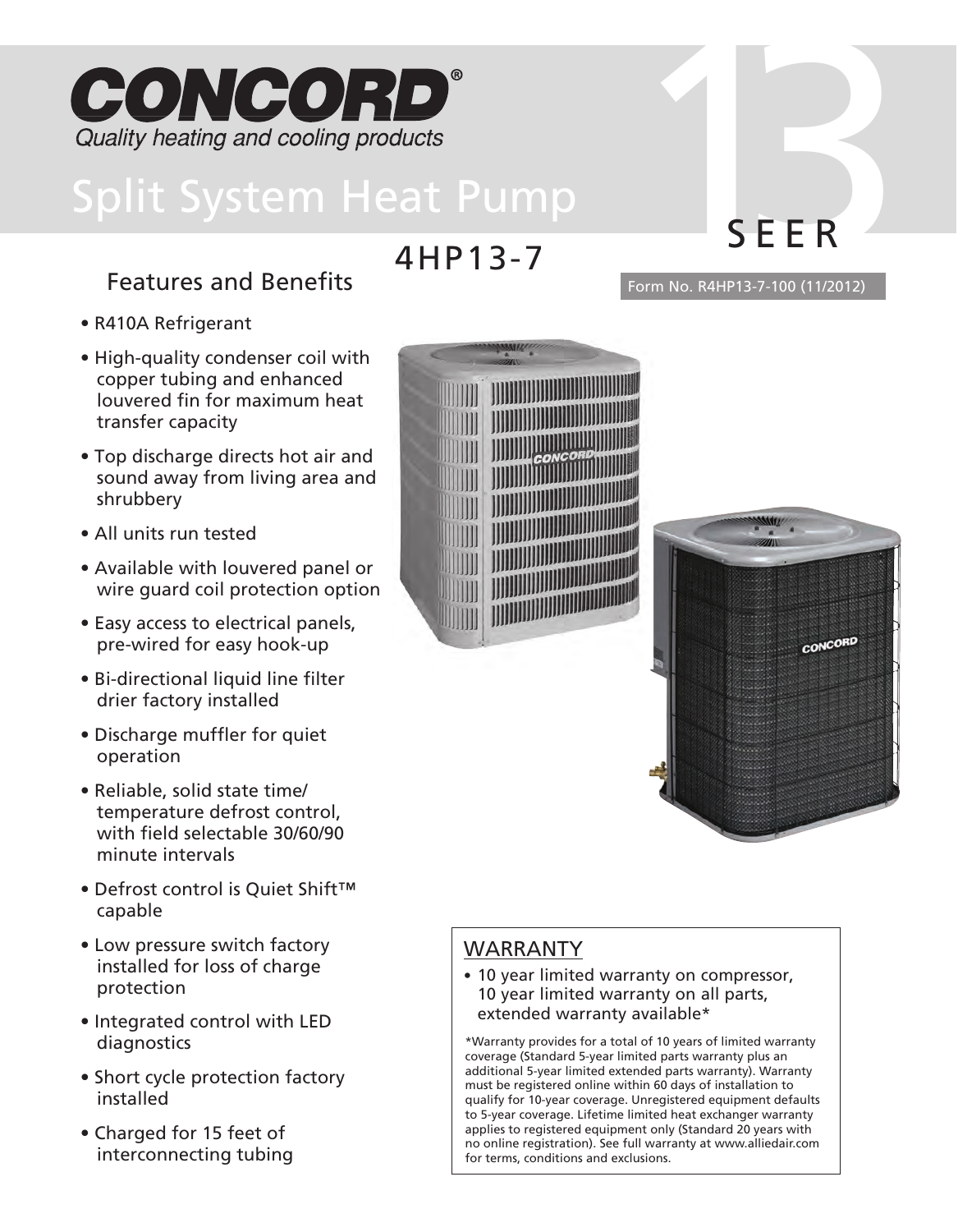# 13 SEER split System Heat Pump

#### Model Number Guide



#### Physical and Electrical Data

|             |                |                  | Min.            | Max.<br>Over-               |                         | Compressor                |                         | <b>Fan Motor</b> |                    | Refrig.         |               | Weight<br>(lbs.) |
|-------------|----------------|------------------|-----------------|-----------------------------|-------------------------|---------------------------|-------------------------|------------------|--------------------|-----------------|---------------|------------------|
| Model       | Volts/Hz/Phase | Voltage<br>Range | Circuit<br>Amp. | current<br>Device<br>(amps) | Rated<br>Load<br>(amps) | Locked<br>Rotor<br>(amps) | Rated<br>Load<br>(amps) | Rated<br>HP      | Nom.<br><b>RPM</b> | Charge<br>(oz.) | Wire<br>Guard | Louvered         |
| 4HP13*18P-7 | 208-230/60/1   | 197-253          | 11.9            | 20                          | 9.0                     | 48                        | 0.7                     | 1/10             | 1075               | 106             | 142           | 153              |
| 4HP13*24P-7 | 208-230/60/1   | 197-253          | 14.2            | 20                          | 10.7                    | 53                        | 0.8                     | 1/10             | 1075               | 101             | 147           | 158              |
| 4HP13*30P-7 | 208-230/60/1   | 197-253          | 16.3            | 25                          | 12.4                    | 59                        | 0.7                     | 1/6              | 825                | 108             | 156           | 168              |
| 4HP13*36P-7 | 208-230/60/1   | 197-253          | 19.9            | 35                          | 15.2                    | 70                        | 0.9                     | 1/6              | 825                | 114             | 172           | 187              |
| 4HP13*42P-7 | 208-230/60/1   | 197-253          | 27.8            | 45                          | 21.1                    | 90                        | 1.4                     | 1/4              | 825                | 134             | 207           | 224              |
| 4HP13*48P-7 | 208-230/60/1   | 197-253          | 31.7            | 50                          | 24.1                    | 100                       | 1.5                     | 1/4              | 825                | 198             | 223           | 236              |
| 4HP13*60P-7 | 208-230/60/1   | 197-253          | 36.3            | 60                          | 27.6                    | 120                       | 1.7                     | 1/3              | 825                | 210             | 227           | 252              |

 $*$  = B or L  $B =$  Wire Guard  $L =$  Louvered

Note: Weights listed are unit weights with packaging

+ Factory charged for 15 feet of line set. Adjust per installation instructions.

## Unit Dimensions & Sound Ratings

|             |                  | <b>Dimensions</b>       |                   | Sound            |
|-------------|------------------|-------------------------|-------------------|------------------|
| Model       | A-Width<br>(in.) | <b>B-Depth</b><br>(in.) | C-Height<br>(in.) | Ratings<br>(dBa) |
| 4HP13*18P-7 | 24.25            | 24.25                   | 33.00             | 76               |
| 4HP13*24P-7 | 24.25            | 24.25                   | 33.00             | 76               |
| 4HP13*30P-7 | 28.25            | 28.25                   | 29.00             | 76               |
| 4HP13*36P-7 | 28.25            | 28.25                   | 37.00             | 76               |
| 4HP13*42P-7 | 28.25            | 28.25                   | 43.00             | 80               |
| 4HP13*48P-7 | 28.25            | 28.25                   | 33.00             | 80               |
| 4HP13*60P-7 | 28.25            | 28.25                   | 37.00             | 80               |
|             |                  |                         |                   |                  |

 $*$  = B or L B = Wire Guard L = Louvered

Note:

Dimensions listed are unit sizes without packaging.

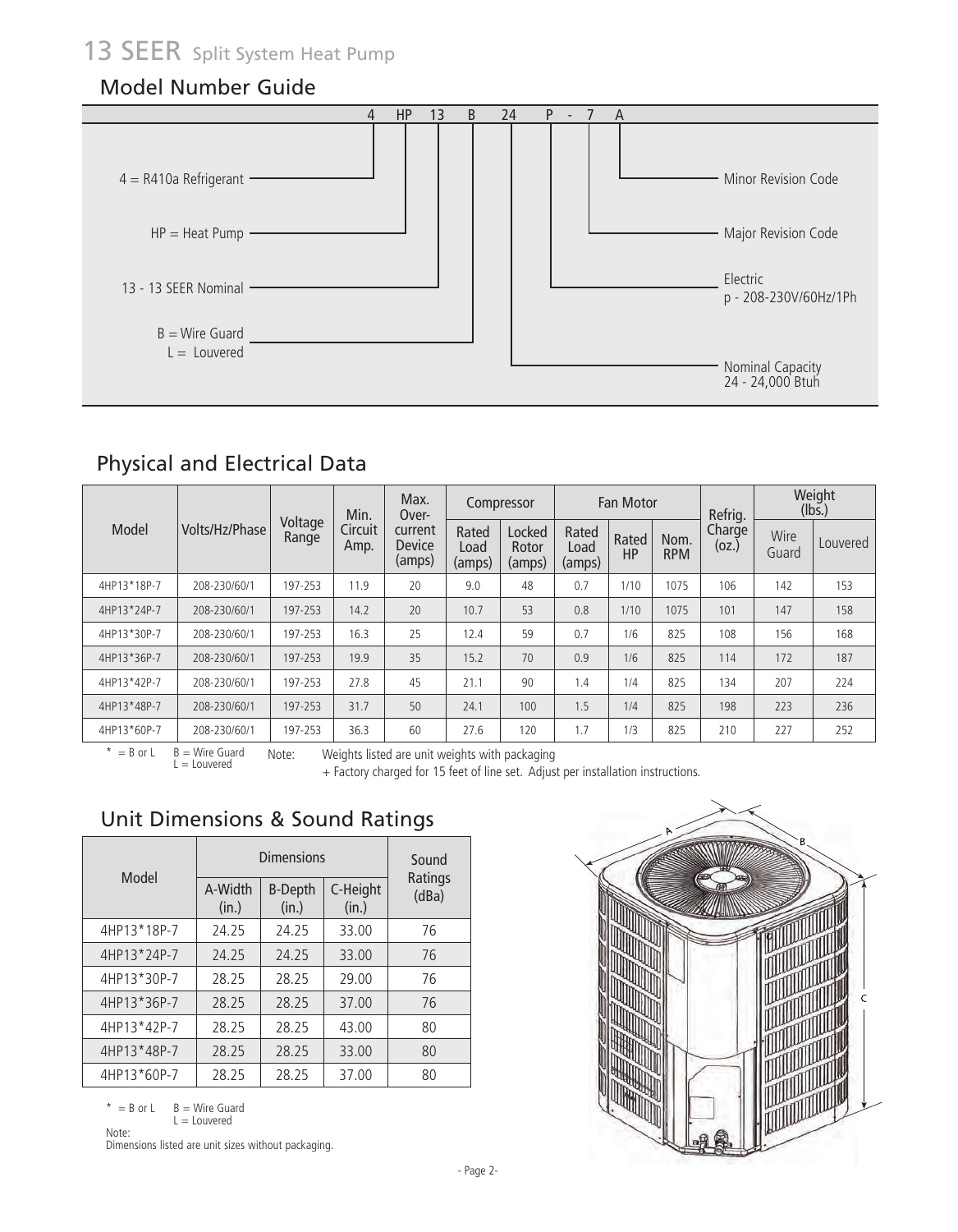# Cooling Performance with Evaporator Coils

|                  | <b>Indoor Model</b>        |             |       | Cooling                                       |                                     |             |             | Heating |             |      |            |         |         | Refrigerant<br>Connection |        | Refrig.<br>Line<br>Size |        |                     | Indoor<br>Expansion<br>Device |
|------------------|----------------------------|-------------|-------|-----------------------------------------------|-------------------------------------|-------------|-------------|---------|-------------|------|------------|---------|---------|---------------------------|--------|-------------------------|--------|---------------------|-------------------------------|
| Outdoor<br>Model | Evaporator                 |             |       | ARI                                           |                                     |             | 47          |         | 17          |      | <b>CFM</b> |         | Outdoor |                           | Indoor |                         |        |                     |                               |
|                  | Coil <sup>3</sup>          | <b>SEER</b> | EER   | Rated<br>Capacity <sup>1</sup><br><b>BTUH</b> | Sensible<br>Capacity<br><b>BTUH</b> | <b>HSPF</b> | <b>Btuh</b> | COP     | <b>Btuh</b> | COP  |            | Suction | Liquid  | Suction                   | Liquid | Suction                 | Liquid | Piston <sup>2</sup> | <b>TXV</b>                    |
| 4HP13*           | E(C, H, M, U) 1P18(A, B)   | 13.00       | 11.00 | 18,000                                        | 12780                               | 7.70        | 17000       | 3.20    | 10000       | 2.00 | 650        | 3/4     | 3/8     | 3/4                       | 3/8    | 3/4                     | 3/8    | ΝA                  | H4TXV01                       |
| 18P-7            | E(C, H, M, U) 1P24(A, B)   | 13.00       | 11.00 | 18,000                                        | 12780                               | 7.70        | 17000       | 3.20    | 10000       | 2.00 | 650        | 3/4     | 3/8     | 3/4                       | 3/8    | 3/4                     | 3/8    | <b>NA</b>           | H4TXV01                       |
| 4HP13*           | E(C, H, M, U) 1P23(A, B)   | 13.00       | 11.00 | 23,000                                        | 16790                               | 7.70        | 21600       | 3.30    | 13000       | 2.20 | 850        | 3/4     | 3/8     | 3/4                       | 3/8    | 3/4                     | 3/8    | 57                  | H4TXV01                       |
| 24P-7            | E(C, H, M, U) 1P24(A, B)   | 13.00       | 11.00 | 23,000                                        | 16790                               | 7.70        | 21600       | 3.30    | 13000       | 2.20 | 850        | 3/4     | 3/8     | 3/4                       | 3/8    | 3/4                     | 3/8    | 57                  | H4TXV01                       |
| 4HP13*           | E(C, H, M, U) 1P29(A, B)   | 13.00       | 11.00 | 29,000                                        | 21460                               | 7.70        | 27000       | 3.40    | 17000       | 2.20 | 1000       | 3/4     | 3/8     | 3/4                       | 3/8    | 3/4                     | 3/8    | 62                  | H4TXV01                       |
| 30P-7            | E(C, H, M, U) 1P30(B, C)   | 13.00       | 11.00 | 29,000                                        | 21460                               | 7.70        | 27000       | 3.40    | 17000       | 2.20 | 1000       | 3/4     | 3/8     | 3/4                       | 3/8    | 3/4                     | 3/8    | 62                  | H4TXV01                       |
| 4HP13*           | E(C, H, M, U) 1P30(B, C)   | 13.00       | 11.00 | 35,000                                        | 25200                               | 7.70        | 33800       | 3.40    | 18000       | 2.20 | 1275       | 3/4     | 3/8     | 3/4                       | 3/8    | 3/4                     | 3/8    | 71                  | H4TXV01                       |
| 36P-7            | E(C, H, M, U) 1P36(B, C)   | 13.00       | 11.00 | 35,000                                        | 25200                               | 7.70        | 33800       | 3.40    | 18000       | 2.20 | 1275       | 3/4     | 3/8     | 3/4                       | 3/8    | 3/4                     | 3/8    | 71                  | H4TXV01                       |
| 4HP13*           | E(C, H, M, U) 1P36(B, C)   | 13.00       | 11.00 | 41,000                                        | 29520                               | 7.70        | 40000       | 3.50    | 25000       | 2.20 | 1400       | 7/8     | 3/8     | 7/8                       | 3/8    | 7/8                     | 3/8    | 76                  | H4TXV02                       |
| 42P-7            | E(C, H, M, U) 1P43(B, C)   | 13.00       | 11.00 | 41,000                                        | 29520                               | 7.70        | 40000       | 3.50    | 25000       | 2.20 | 1400       | 7/8     | 3/8     | 7/8                       | 3/8    | 7/8                     | 3/8    | 76                  | H4TXV02                       |
| 4HP13*<br>48P-7  | E(C, H, M, U) 1 P 50(B, C) | 13.00       | 11.00 | 48,000                                        | 34560                               | 7.70        | 45000       | 3.20    | 28000       | 2.40 | 1600       | 7/8     | 3/8     | 7/8                       | 3/8    | 7/8                     | 3/8    | 80                  | H4TXV02                       |
|                  | E(C, H, M, U) 1P49(B, C)   | 13.00       | 11.00 | 58,000                                        | 41180                               | 7.70        | 55000       | 3.30    | 34000       | 2.30 | 1850       | 7/8     | 3/8     | 7/8                       | 3/8    | $1 - 1/8$               | 3/8    | <b>NA</b>           | H4TXV02                       |
| 4HP13*<br>60P-7  | E(C,H,M,U)1P62C            | 13.00       | 11.00 | 58,000                                        | 41180                               | 7.70        | 55000       | 3.30    | 34000       | 2.30 | 1850       | 7/8     | 3/8     | 7/8                       | 3/8    | $1 - 1/8$               | 3/8    | ΝA                  | H4TXV02                       |
|                  | $E(C, H, M, U)$ 1P62D      | 13.00       | 11.00 | 58,000                                        | 41180                               | 7.70        | 55000       | 3.30    | 34000       | 2.30 | 1850       | 7/8     | 3/8     | 7/8                       | 3/8    | $1 - 1/8$               | 3/8    | <b>NA</b>           | H4TXV02                       |

Note:

<sup>1</sup> Certified in accordance with Unitary Air Conditioner Certification Program, which is based on AHRI Standard 210/240.

 $*$  = B or L B = Wire Guard  $L =$  Louvered

<sup>2</sup> Required to achieve AHRI rating. If NA (Not Applicable) is in the piston column, then TXV is required.<br><sup>3</sup> A blower time delay relay is standard on all Allied Air Enterprises furnaces and AH products.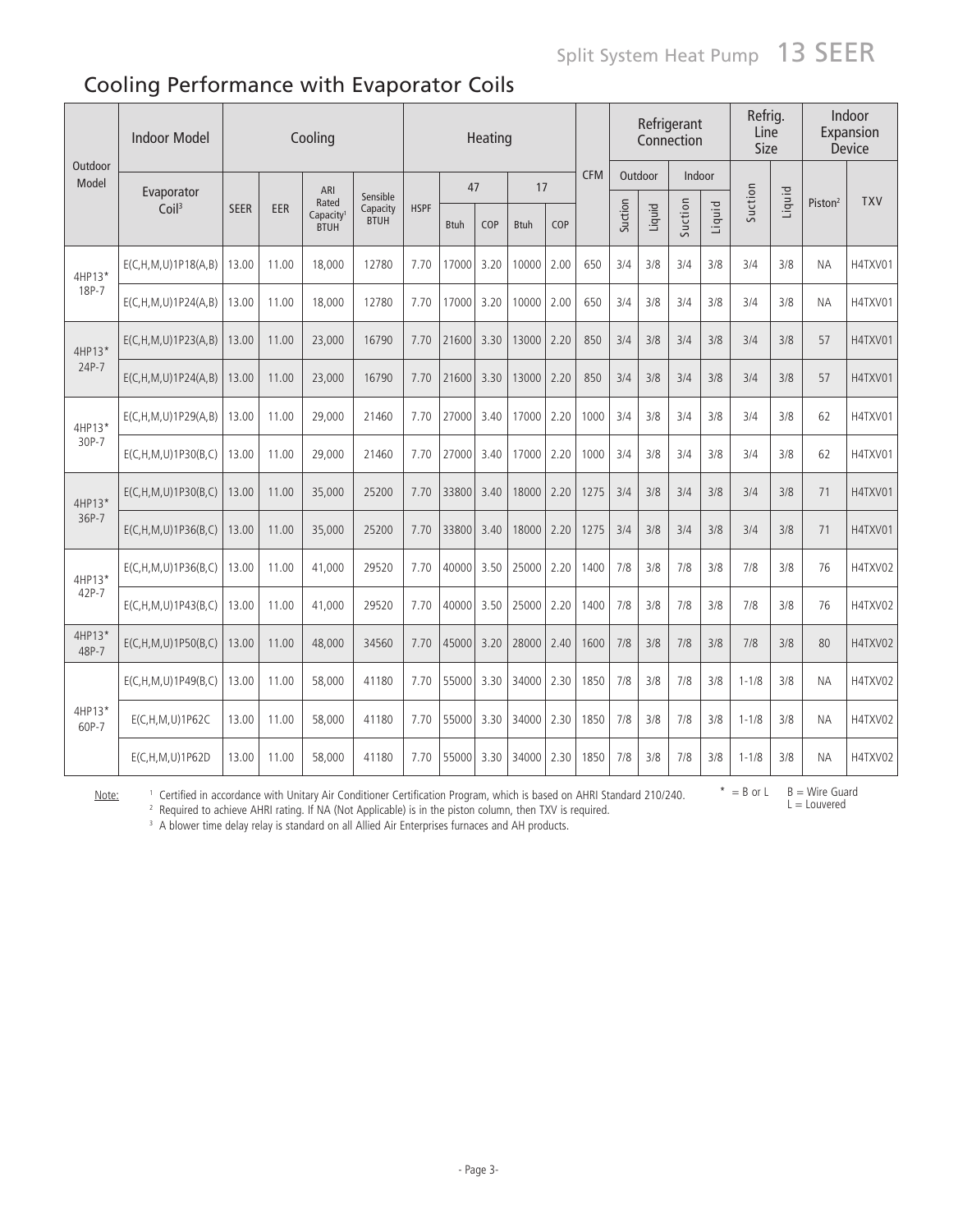# 13 SEER Split System Heat Pump

## Cooling Performance with Air Handlers and Furnaces 18

| Outdoor Model |                                     | <b>Indoor Model</b><br>Cooling<br>Heating |             |            |                                |                      |             |             |            |             |      |            | Refrigerant<br>Connection |        | Refrig.<br>Line<br>Size |        |         | Indoor<br>Expansion<br>Device |                     |            |
|---------------|-------------------------------------|-------------------------------------------|-------------|------------|--------------------------------|----------------------|-------------|-------------|------------|-------------|------|------------|---------------------------|--------|-------------------------|--------|---------|-------------------------------|---------------------|------------|
|               | Evaporator                          |                                           |             |            | ARI                            |                      |             | 47          |            | 17          |      | <b>CFM</b> | Outdoor                   |        | Indoor                  |        |         |                               |                     |            |
|               | Coil or<br>Air Handler <sub>3</sub> | <b>Furnaces</b>                           | <b>SEER</b> | <b>EER</b> | Rated<br>Capacity <sup>1</sup> | Sensible<br>Capacity | <b>HSPF</b> | <b>Btuh</b> | <b>COP</b> | <b>Btuh</b> | COP  |            | Suction                   | Liquid | Suction                 | Liquid | Suction | Liquid                        | Piston <sup>2</sup> | <b>TXV</b> |
|               | BCS2M18C****P                       |                                           | 13.0        | 11.0       | 18,000                         | 12,780               | 7.7         | 17,000      | 3.2        | 10,000      | 2.00 | 650        | 3/4                       | 3/8    | 3/4                     | 3/8    | 3/4     | 3/8                           | ΝA                  | H4TXV01    |
|               | BCS2M24C****P                       |                                           | 13.0        | 11.0       | 18,000                         | 12,780               | 7.7         | 17,000      | 3.2        | 10,000      | 2.00 | 650        | 3/4                       | 3/8    | 3/4                     | 3/8    | 3/4     | 3/8                           | ΝA                  | H4TXV01    |
|               | BCS2M24V****P                       |                                           | 14.0        | 11.0       | 18,000                         | 12,780               | 7.7         | 17,000      | 3.2        | 10,000      | 2.00 | 650        | 3/4                       | 3/8    | 3/4                     | 3/8    | 3/4     | 3/8                           | ΝA                  | H4TXV01    |
|               | BCS3M18C****P<br>BCE3M18C****P      |                                           | 13.0        | 11.0       | 17,600                         | 12,500               | 7.7         | 16,600      | 3.2        | 10,000      | 2.00 | 650        | 3/4                       | 3/8    | 3/4                     | 3/8    | 3/4     | 3/8                           | ΝA                  | H4TXV01    |
|               | E(C, H, M, U) 1P 18A                | 80G1DF045AE12                             | 13.5        | 11.0       | 18,000                         | 12,780               | 7.7         | 17,000      | 3.2        | 10,000      | 2.00 | 650        | 3/4                       | 3/8    | 3/4                     | 3/8    | 3/4     | 3/8                           | ΝA                  | H4TXV01    |
|               | E(C,H,M,U)1P24A                     | 80G1DF045AE12                             | 13.5        | 11.0       | 18,000                         | 12,780               | 7.7         | 17,000      | 3.2        | 10,000      | 2.00 | 650        | 3/4                       | 3/8    | 3/4                     | 3/8    | 3/4     | 3/8                           | ΝA                  | H4TXV01    |
|               | E(C, H, M, U) 1P18B                 | 80G1DF070BE12                             | 13.5        | 11.0       | 18,000                         | 12,780               | 7.7         | 17,000      | 3.2        | 10,000      | 2.00 | 650        | 3/4                       | 3/8    | 3/4                     | 3/8    | 3/4     | 3/8                           | ΝA                  | H4TXV01    |
|               | E(C, H, M, U) 1P24B                 | 80G1DF070BE12                             | 13.5        | 11.0       | 18,000                         | 12,780               | 7.7         | 17,000      | 3.2        | 10,000      | 2.00 | 650        | 3/4                       | 3/8    | 3/4                     | 3/8    | 3/4     | 3/8                           | ΝA                  | H4TXV01    |
|               | E(C,H,M,U)1P18A                     | 80G1UH045AE12                             | 13.5        | 11.0       | 18,000                         | 12,780               | 7.7         | 17,000      | 3.2        | 10,000      | 2.00 | 650        | 3/4                       | 3/8    | 3/4                     | 3/8    | 3/4     | 3/8                           | ΝA                  | H4TXV01    |
|               | E(C, H, M, U) 1P24A                 | 80G1UH045AE12                             | 13.5        | 11.0       | 18,000                         | 12,780               | 7.7         | 17,000      | 3.2        | 10,000      | 2.00 | 650        | 3/4                       | 3/8    | 3/4                     | 3/8    | 3/4     | 3/8                           | ΝA                  | H4TXV01    |
|               | E(C,H,M,U)1P18B                     | 80G1UH070BE12                             | 13.5        | 11.0       | 18,000                         | 12,780               | 7.7         | 17,000      | 3.2        | 10,000      | 2.00 | 650        | 3/4                       | 3/8    | 3/4                     | 3/8    | 3/4     | 3/8                           | ΝA                  | H4TXV01    |
| 4HP13*18P-7   | E(C,H,M,U)1P24B                     | 80G1UH070BE12                             | 13.5        | 11.0       | 18,000                         | 12,780               | 7.7         | 17,000      | 3.2        | 10,000      | 2.00 | 650        | 3/4                       | 3/8    | 3/4                     | 3/8    | 3/4     | 3/8                           | ΝA                  | H4TXV01    |
|               | E(C, H, M, U) 1P18A                 | 80G2UH070AV12*                            | 14.0        | 11.0       | 18,000                         | 12,780               | 7.7         | 17,000      | 3.2        | 10,000      | 2.00 | 650        | 3/4                       | 3/8    | 3/4                     | 3/8    | 3/4     | 3/8                           | ΝA                  | H4TXV01    |
|               | E(C,H,M,U)1P24A                     | 80G2UH070AV12*                            | 14.0        | 11.0       | 18,000                         | 12,780               | 7.7         | 17,000      | 3.2        | 10,000      | 2.00 | 650        | 3/4                       | 3/8    | 3/4                     | 3/8    | 3/4     | 3/8                           | ΝA                  | H4TXV01    |
|               | E(C, H, M, U) 1P 18B                | 80G2UH090BV16*                            | 14.0        | 11.0       | 18,000                         | 12,780               | 7.7         | 17,000      | 3.2        | 10,000      | 2.00 | 650        | 3/4                       | 3/8    | 3/4                     | 3/8    | 3/4     | 3/8                           | ΝA                  | H4TXV01    |
|               | E(C, H, M, U) 1P24B                 | 80G2UH090BV16*                            | 14.0        | 11.0       | 18,000                         | 12,780               | 7.7         | 17,000      | 3.2        | 10,000      | 2.00 | 650        | 3/4                       | 3/8    | 3/4                     | 3/8    | 3/4     | 3/8                           | ΝA                  | H4TXV01    |
|               | E(C, H, M, U) 1P18B                 | 95G1DF045BE12                             | 13.5        | 11.0       | 18,000                         | 12,780               | 7.7         | 17,000      | 3.2        | 10,000      | 2.00 | 650        | 3/4                       | 3/8    | 3/4                     | 3/8    | 3/4     | 3/8                           | ΝA                  | H4TXV01    |
|               | E(C, H, M, U) 1P24B                 | 95G1DF045BE12                             | 13.5        | 11.0       | 18,000                         | 12,780               | 7.7         | 17,000      | 3.2        | 10,000      | 2.00 | 650        | 3/4                       | 3/8    | 3/4                     | 3/8    | 3/4     | 3/8                           | ΝA                  | H4TXV01    |
|               | E(C,H,M,U)1P18B                     | 95G1UH045BE12                             | 13.5        | 11.0       | 18,000                         | 12,780               | 7.7         | 17,000      | 3.2        | 10,000      | 2.00 | 650        | 3/4                       | 3/8    | 3/4                     | 3/8    | 3/4     | 3/8                           | NA                  | H4TXV01    |
|               | $E(C, H, M, U)$ 1P24B               | 95G1UH045BE12                             | 13.5        | 11.0       | 18,000                         | 12,780               | 7.7         | 17,000      | 3.2        | 10,000      | 2.00 | 650        | 3/4                       | 3/8    | 3/4                     | 3/8    | 3/4     | 3/8                           | NA.                 | H4TXV01    |
|               | $E(C, H, M, U)$ 1P18B               | 95G1UH070BE12                             | 13.5        | 11.0       | 18,000                         | 12,780               | 7.7         | 17,000      | 3.2        | 10,000      | 2.00 | 650        | 3/4                       | 3/8    | 3/4                     | 3/8    | 3/4     | 3/8                           | ΝA                  | H4TXV01    |
|               | $E(C, H, M, U)$ 1P24B               | 95G1UH070BE12                             | 13.5        | 11.0       | 18,000                         | 12,780               | 7.7         | 17,000      | 3.2        | 10,000      | 2.00 | 650        | 3/4                       | 3/8    | 3/4                     | 3/8    | 3/4     | 3/8                           | ΝA                  | H4TXV01    |
|               | $E(C, H, M, U)$ 1P18B               | 95G2DF045BV12                             | 13.5        | 11.0       | 18,000                         | 12,780               | 7.7         | 17,000      | 3.2        | 10,000      | 2.00 | 650        | 3/4                       | 3/8    | 3/4                     | 3/8    | 3/4     | 3/8                           | ΝA                  | H4TXV01    |
|               | E(C, H, M, U) 1P24B                 | 95G2DF045BV12                             | 13.5        | 11.0       | 18,000                         | 12,780               | 7.7         | 17,000      | 3.2        | 10,000      | 2.00 | 650        | 3/4                       | 3/8    | 3/4                     | 3/8    | 3/4     | 3/8                           | ΝA                  | H4TXV01    |
|               | $E(C, H, M, U)$ 1P18B               | 95G2DF070BV16                             | 14.0        | 11.0       | 18,000                         | 12,780               | 7.7         | 17,000      | 3.2        | 10,000      | 2.00 | 650        | 3/4                       | 3/8    | 3/4                     | 3/8    | 3/4     | 3/8                           | ΝA                  | H4TXV01    |
|               | E(C, H, M, U) 1P24B                 | 95G2DF070BV16                             | 14.0        | 11.0       | 18,000                         | 12,780               | 7.7         | 17,000      | 3.2        | 10,000      | 2.00 | 650        | 3/4                       | 3/8    | 3/4                     | 3/8    | 3/4     | 3/8                           | ΝA                  | H4TXV01    |
|               | E(C, H, M, U) 1P24B                 | 95G2UH045BV12                             | 14.0        | 11.0       | 18,000                         | 12,780               | 7.7         | 17,000      | 3.2        | 10,000      | 2.00 | 650        | 3/4                       | 3/8    | 3/4                     | 3/8    | 3/4     | 3/8                           | ΝA                  | H4TXV01    |
|               | $E(C, H, M, U)$ 1P18B               | 95G2UH070BV12                             | 14.0        | 11.0       | 18,000                         | 12,780               | 7.7         | 17,000      | 3.2        | 10,000      | 2.00 | 650        | 3/4                       | 3/8    | 3/4                     | 3/8    | 3/4     | 3/8                           | ΝA                  | H4TXV01    |
|               | E(C, H, M, U) 1P24B                 | 95G2UH070BV12                             | 14.0        | 11.0       | 18,000                         | 12,780               | 7.7         | 17,000      | 3.2        | 10,000      | 2.00 | 650        | 3/4                       | 3/8    | 3/4                     | 3/8    | 3/4     | 3/8                           | ΝA                  | H4TXV01    |

Note: 1 Certified in accordance with Unitary Air Conditioner Certification Program, which is based on AHRI Standard 210/240.

 $*$  = B or L  $B =$  Wire Guard

<sup>2</sup> Required to achieve AHRI rating. If NA (Not Applicable) is in the piston column, then TXV is required. <sup>3</sup> A blower time delay relay is standard on all Allied Air Enterprises furnaces and AH products.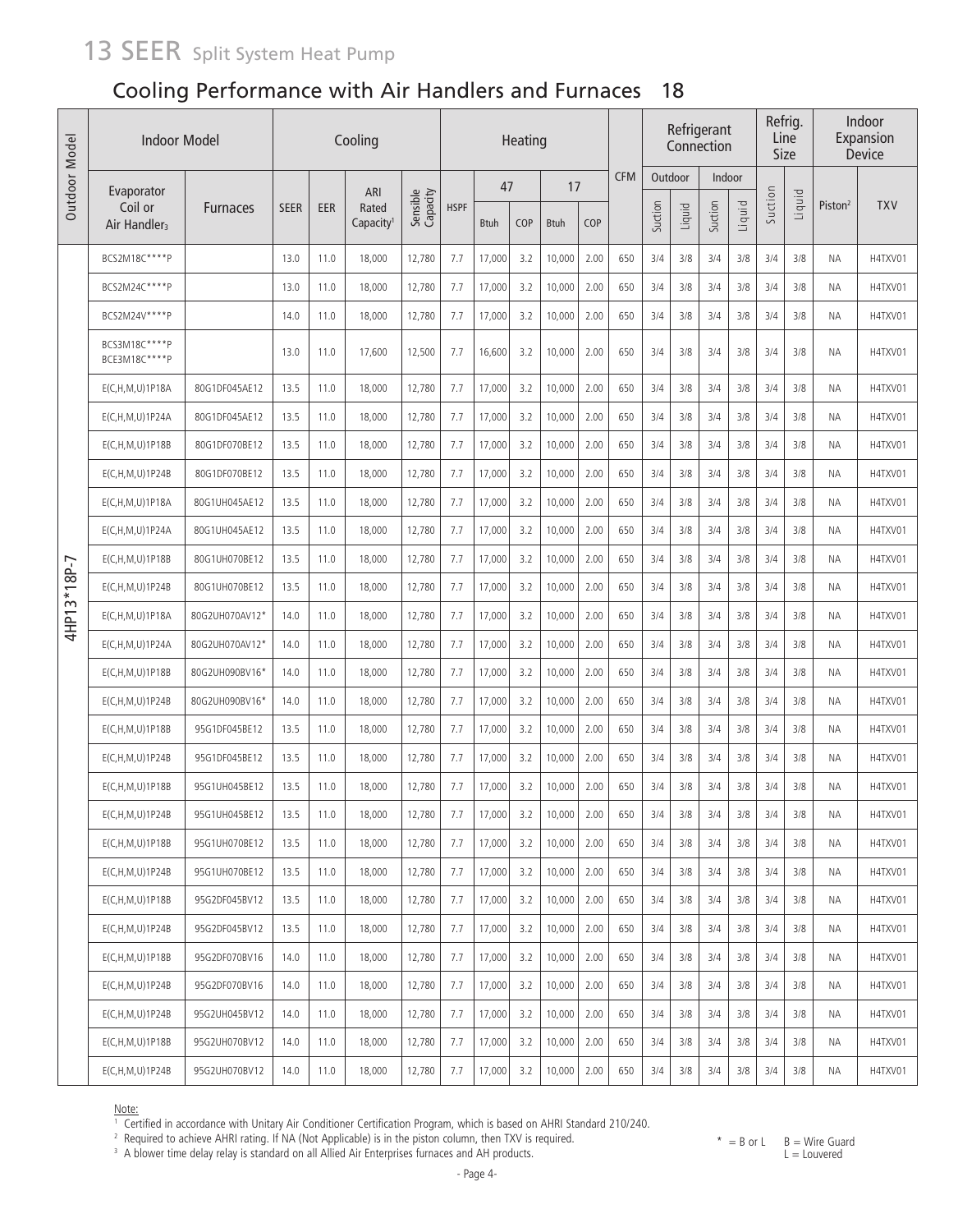# Split System Heat Pump 13 SEER

# Cooling Performance with Air Handlers and Furnaces 18, 24

| Outdoor Model | <b>Indoor Model</b>                 |                 |             |      | Cooling                        |                      |             |             | Heating |             |      |            |         |        | Refrigerant<br>Connection |        | Refrig.<br>Line<br>Size |        |                     | Indoor<br>Expansion<br>Device |
|---------------|-------------------------------------|-----------------|-------------|------|--------------------------------|----------------------|-------------|-------------|---------|-------------|------|------------|---------|--------|---------------------------|--------|-------------------------|--------|---------------------|-------------------------------|
|               | Evaporator                          |                 |             |      | ARI                            |                      |             | 47          |         | 17          |      | <b>CFM</b> | Outdoor |        | Indoor                    |        |                         |        |                     |                               |
|               | Coil or<br>Air Handler <sub>3</sub> | <b>Furnaces</b> | <b>SEER</b> | EER  | Rated<br>Capacity <sup>1</sup> | Sensible<br>Capacity | <b>HSPF</b> | <b>Btuh</b> | COP     | <b>Btuh</b> | COP  |            | Suction | Liquid | Suction                   | Liquid | Suction                 | Liquid | Piston <sup>2</sup> | <b>TXV</b>                    |
|               | E(C,H,M,U)1P18B                     | 95G2UH045BV12   | 14.0        | 11.0 | 18,000                         | 12,780               | 7.7         | 17,000      | 3.2     | 10,000      | 2.00 | 650        | 3/4     | 3/8    | 3/4                       | 3/8    | 3/4                     | 3/8    | ΝA                  | H4TXV01                       |
| 4HP13*18P-7   | E(C,H,M,U)1P24B                     | 95G2UH045BV12   | 14.0        | 11.0 | 18,000                         | 12,780               | 7.7         | 17,000      | 3.2     | 10,000      | 2.00 | 650        | 3/4     | 3/8    | 3/4                       | 3/8    | 3/4                     | 3/8    | ΝA                  | H4TXV01                       |
|               | E(C,H,M,U)1P18B                     | 95G2UH070BV12   | 14.0        | 11.0 | 18,000                         | 12,780               | 7.7         | 17,000      | 3.2     | 10,000      | 2.00 | 650        | 3/4     | 3/8    | 3/4                       | 3/8    | 3/4                     | 3/8    | ΝA                  | H4TXV01                       |
|               | E(C, H, M, U) 1P24B                 | 95G2UH070BV12   | 14.0        | 11.0 | 18,000                         | 12,780               | 7.7         | 17,000      | 3.2     | 10,000      | 2.00 | 650        | 3/4     | 3/8    | 3/4                       | 3/8    | 3/4                     | 3/8    | ΝA                  | H4TXV01                       |
|               | BCS2M24C****P                       |                 | 13.0        | 11.0 | 23,000                         | 16,790               | 7.7         | 21,600      | 3.3     | 13,000      | 2.20 | 850        | 3/4     | 3/8    | 3/4                       | 3/8    | 3/4                     | 3/8    | .057                | H4TXV01                       |
|               | BCS2M24V****P                       |                 | 14.0        | 11.0 | 23,000                         | 16,790               | 7.7         | 21,600      | 3.3     | 13,000      | 2.20 | 850        | 3/4     | 3/8    | 3/4                       | 3/8    | 3/4                     | 3/8    | .057                | H4TXV01                       |
|               | BCS3M24C****P<br>BCE3M24C****P      |                 | 13.0        | 11.0 | 23,000                         | 16,790               | 7.7         | 21,400      | 3.3     | 13,000      | 2.20 | 850        | 3/4     | 3/8    | 7/8                       | 3/8    | 3/4                     | 3/8    | .057                | H4TXV01                       |
|               | E(C, H, M, U) 1P23A                 | 80G1DF045AE12   | 14.0        | 11.0 | 23,000                         | 16,790               | 7.7         | 21,600      | 3.3     | 13,000      | 2.20 | 850        | 3/4     | 3/8    | 3/4                       | 3/8    | 3/4                     | 3/8    | .057                | H4TXV01                       |
|               | E(C, H, M, U) 1P24A                 | 80G1DF045AE12   | 14.0        | 11.0 | 23,000                         | 16,790               | 7.7         | 21,600      | 3.3     | 13,000      | 2.20 | 850        | 3/4     | 3/8    | 3/4                       | 3/8    | 3/4                     | 3/8    | .057                | H4TXV01                       |
|               | E(C, H, M, U) 1P23B                 | 80G1DF070BE12   | 14.0        | 11.0 | 23,000                         | 16,790               | 7.7         | 21,600      | 3.3     | 13,000      | 2.20 | 850        | 3/4     | 3/8    | 3/4                       | 3/8    | 3/4                     | 3/8    | .057                | H4TXV01                       |
|               | E(C, H, M, U) 1P24B                 | 80G1DF070BE12   | 14.0        | 11.0 | 23,000                         | 16,790               | 7.7         | 21,600      | 3.3     | 13,000      | 2.20 | 850        | 3/4     | 3/8    | 3/4                       | 3/8    | 3/4                     | 3/8    | .057                | H4TXV01                       |
| 4HP13*24P-7   | E(C, H, M, U) 1P23A                 | 80G1UH045AE12   | 13.5        | 11.0 | 23,000                         | 16,790               | 7.7         | 21,600      | 3.3     | 13,000      | 2.20 | 850        | 3/4     | 3/8    | 3/4                       | 3/8    | 3/4                     | 3/8    | .057                | H4TXV01                       |
|               | E(C, H, M, U) 1P24A                 | 80G1UH045AE12   | 14.0        | 11.0 | 23,000                         | 16,790               | 7.7         | 21,600      | 3.3     | 13,000      | 2.20 | 850        | 3/4     | 3/8    | 3/4                       | 3/8    | 3/4                     | 3/8    | .057                | H4TXV01                       |
|               | E(C, H, M, U) 1 P 23 B              | 80G1UH070BE12   | 14.0        | 11.0 | 23,000                         | 16,790               | 7.7         | 21,600      | 3.3     | 13,000      | 2.20 | 850        | 3/4     | 3/8    | 3/4                       | 3/8    | 3/4                     | 3/8    | .057                | H4TXV01                       |
|               | E(C, H, M, U) 1P24B                 | 80G1UH070BE12   | 14.0        | 11.0 | 23,000                         | 16,790               | 7.7         | 21,600      | 3.3     | 13,000      | 2.20 | 850        | 3/4     | 3/8    | 3/4                       | 3/8    | 3/4                     | 3/8    | .057                | H4TXV01                       |
|               | E(C, H, M, U) 1 P 23 A              | 80G2UH070AV12*  | 14.0        | 11.0 | 23,000                         | 16,790               | 7.7         | 21,400      | 3.3     | 13,000      | 2.20 | 850        | 3/4     | 3/8    | 3/4                       | 3/8    | 3/4                     | 3/8    | .057                | H4TXV01                       |
|               | E(C,H,M,U)1P24A                     | 80G2UH070AV12*  | 14.0        | 11.0 | 23,000                         | 16,790               | 7.7         | 21,600      | 3.3     | 13,000      | 2.20 | 850        | 3/4     | 3/8    | 3/4                       | 3/8    | 3/4                     | 3/8    | .057                | H4TXV01                       |
|               | E(C,H,M,U)1P23B                     | 80G2UH090BV16*  | 13.5        | 11.0 | 23,000                         | 16,790               | 7.7         | 21,400      | 3.3     | 13,000      | 2.20 | 850        | 3/4     | 3/8    | 3/4                       | 3/8    | 3/4                     | 3/8    | .057                | H4TXV01                       |
|               | E(C, H, M, U) 1P24B                 | 80G2UH090BV16*  | 13.5        | 11.0 | 23,000                         | 16,790               | 7.7         | 21,600      | 3.3     | 13,000      | 2.20 | 850        | 3/4     | 3/8    | 3/4                       | 3/8    | 3/4                     | 3/8    | .057                | H4TXV01                       |
|               | E(C,H,M,U)1P23B                     | 95G1DF045BE12   | 13.5        | 11.0 | 23,000                         | 16,790               | 7.7         | 21,600      | 3.3     | 13,000      | 2.20 | 850        | 3/4     | 3/8    | 3/4                       | 3/8    | 3/4                     | 3/8    | .057                | H4TXV01                       |
|               | E(C, H, M, U) 1P24B                 | 95G1DF045BE12   | 14.0        | 11.0 | 23,000                         | 16,790               | 7.7         | 21,600      | 3.3     | 13,000      | 2.20 | 850        | 3/4     | 3/8    | 3/4                       | 3/8    | 3/4                     | 3/8    | .057                | H4TXV01                       |
|               | $E(C, H, M, U)$ 1P23B               | 95G1UH045BE12   | 13.5        | 11.0 | 23,000                         | 16,790               | 7.7         | 21,600      | 3.3     | 13,000      | 2.20 | 850        | 3/4     | 3/8    | 3/4                       | 3/8    | 3/4                     | 3/8    | .057                | H4TXV01                       |
|               | $E(C, H, M, U)$ 1P24B               | 95G1UH045BE12   | 14.0        | 11.0 | 23,000                         | 16,790               | 7.7         | 21,600      | 3.3     | 13,000      | 2.20 | 850        | 3/4     | 3/8    | 3/4                       | 3/8    | 3/4                     | 3/8    | .057                | H4TXV01                       |
|               | E(C, H, M, U) 1P23B                 | 95G1UH070BE12   | 13.5        | 11.0 | 23,000                         | 16,790               | 7.7         | 21,600      | 3.3     | 13,000      | 2.20 | 850        | 3/4     | 3/8    | 3/4                       | 3/8    | 3/4                     | 3/8    | .057                | H4TXV01                       |
|               | E(C,H,M,U)1P24B                     | 95G1UH070BE12   | 14.0        | 11.0 | 23,000                         | 16,790               | 7.7         | 21,600      | 3.3     | 13,000      | 2.20 | 850        | 3/4     | 3/8    | 3/4                       | 3/8    | 3/4                     | 3/8    | .057                | H4TXV01                       |
|               | $E(C, H, M, U)$ 1P23B               | 95G2DF045BV12   | 14.0        | 11.0 | 23,000                         | 16,790               | 7.7         | 21,600      | 3.3     | 13,000      | 2.20 | 850        | 3/4     | 3/8    | 3/4                       | 3/8    | 3/4                     | 3/8    | .057                | H4TXV01                       |
|               | E(C, H, M, U) 1P24B                 | 95G2DF045BV12   | 14.0        | 11.0 | 23,000                         | 16,790               | 7.7         | 21,600      | 3.3     | 13,000      | 2.20 | 850        | 3/4     | 3/8    | 3/4                       | 3/8    | 3/4                     | 3/8    | .057                | H4TXV01                       |
|               | $E(C, H, M, U)$ 1P23B               | 95G2DF070BV16   | 14.0        | 11.0 | 23,000                         | 16,790               | 7.7         | 21,600      | 3.3     | 13,000      | 2.20 | 850        | 3/4     | 3/8    | 3/4                       | 3/8    | 3/4                     | 3/8    | .057                | H4TXV01                       |
|               | E(C, H, M, U) 1P24B                 | 95G2DF070BV16   | 14.0        | 11.0 | 23,000                         | 16,790               | 7.7         | 21,600      | 3.3     | 13,000      | 2.20 | 850        | 3/4     | 3/8    | 3/4                       | 3/8    | 3/4                     | 3/8    | .057                | H4TXV01                       |

<u>Note:</u><br>† Certified in accordance with Unitary Air Conditioner Certification Program, which is based on AHRI Standard 210/240.<br><sup>2</sup> Required to achieve AHRI rating. If NA (Not Applicable) is in the piston column, then TXV i

 $* = B$  or  $L$   $B = W$ ire Guard L = Louvered

<sup>&</sup>lt;sup>3</sup> A blower time delay relay is standard on all Allied Air Enterprises furnaces and AH products.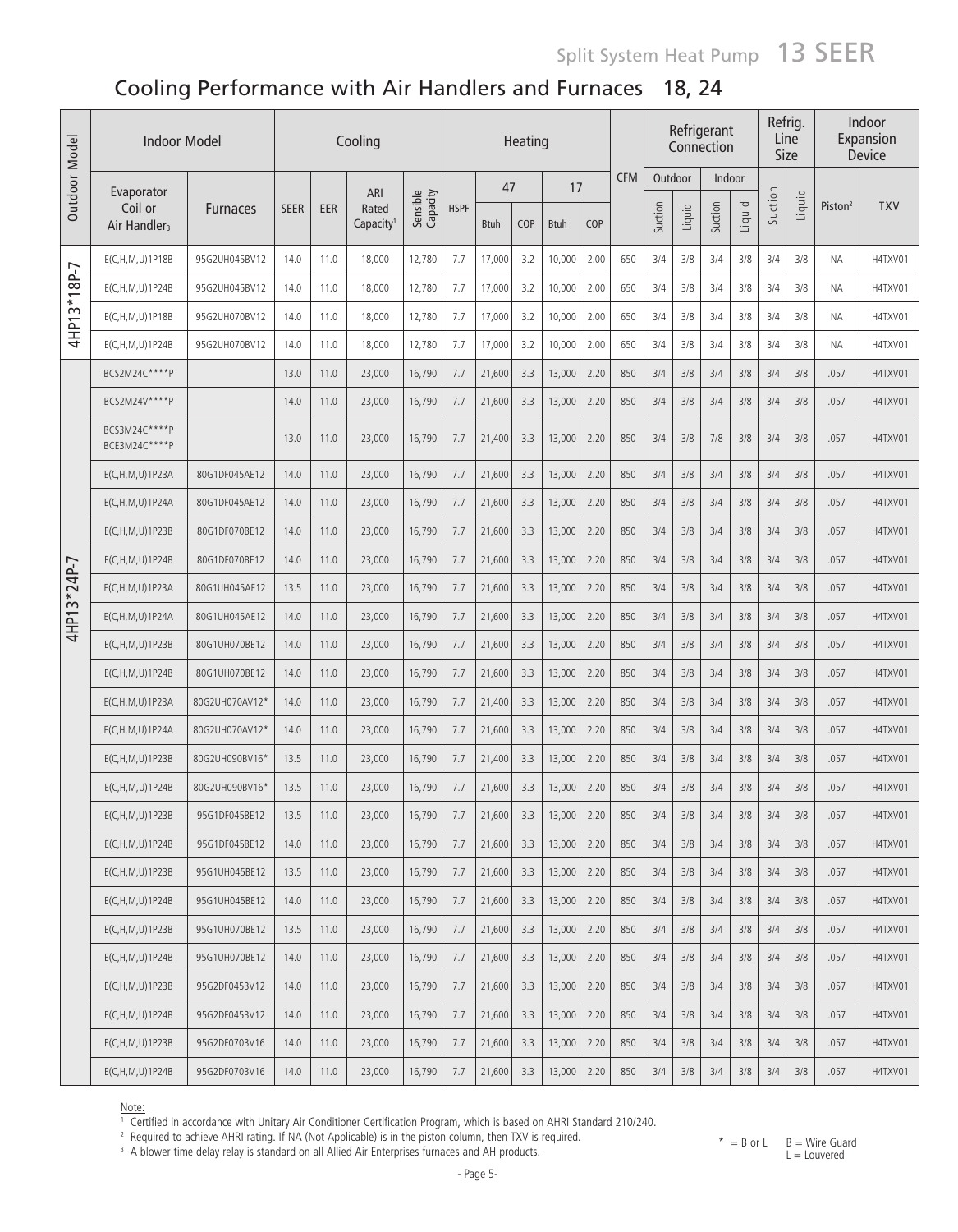## Cooling Performance with Air Handlers and Furnaces 24, 30

| Outdoor Model | Indoor Model                        |                 |             |      | Cooling                        |                      |             |             | Heating |             |      |            |         |        | Refrigerant<br>Connection |        | Refrig.<br>Line | Size   |                     | Indoor<br>Expansion<br>Device |
|---------------|-------------------------------------|-----------------|-------------|------|--------------------------------|----------------------|-------------|-------------|---------|-------------|------|------------|---------|--------|---------------------------|--------|-----------------|--------|---------------------|-------------------------------|
|               | Evaporator                          |                 |             |      | ARI                            |                      |             | 47          |         | 17          |      | <b>CFM</b> | Outdoor |        | Indoor                    |        |                 |        |                     |                               |
|               | Coil or<br>Air Handler <sub>3</sub> | <b>Furnaces</b> | <b>SEER</b> | EER  | Rated<br>Capacity <sup>1</sup> | Sensible<br>Capacity | <b>HSPF</b> | <b>Btuh</b> | COP     | <b>Btuh</b> | COP  |            | Suction | Liquid | Suction                   | Liquid | Suction         | Liquid | Piston <sup>2</sup> | <b>TXV</b>                    |
|               | E(C, H, M, U) 1P23B                 | 95G2UH045BV12   | 14.0        | 11.0 | 23,000                         | 16,790               | 7.7         | 21,600      | 3.3     | 13,000      | 2.20 | 850        | 3/4     | 3/8    | 3/4                       | 3/8    | 3/4             | 3/8    | .057                | H4TXV01                       |
|               | E(C, H, M, U) 1P24B                 | 95G2UH045BV12   | 14.0        | 11.0 | 23,000                         | 16,790               | 7.7         | 21,600      | 3.3     | 13,000      | 2.20 | 850        | 3/4     | 3/8    | 3/4                       | 3/8    | 3/4             | 3/8    | .057                | H4TXV01                       |
| 4HP13*24P-7   | E(C, H, M, U) 1P23B                 | 95G2UH070BV12   | 14.0        | 11.0 | 23,000                         | 16,790               | 7.7         | 21,600      | 3.3     | 13,000      | 2.20 | 850        | 3/4     | 3/8    | 3/4                       | 3/8    | 3/4             | 3/8    | .057                | H4TXV01                       |
|               | $E(C, H, M, U)$ 1P24B               | 95G2UH070BV12   | 14.0        | 11.0 | 23,000                         | 16,790               | 7.7         | 21,600      | 3.3     | 13,000      | 2.20 | 850        | 3/4     | 3/8    | 3/4                       | 3/8    | 3/4             | 3/8    | .057                | H4TXV01                       |
|               | BCS2M30C****P                       |                 | 13.0        | 11.0 | 29,000                         | 21,460               | 7.7         | 27,000      | 3.4     | 17,000      | 2.20 | 1,000      | 3/4     | 3/8    | 3/4                       | 3/8    | 3/4             | 3/8    | .062                | H4TXV01                       |
|               | BCS2M36C****P                       |                 | 13.0        | 11.0 | 29,000                         | 21,460               | 7.7         | 27,000      | 3.4     | 17,000      | 2.20 | 1,000      | 3/4     | 3/8    | 3/4                       | 3/8    | 3/4             | 3/8    | .062                | H4TXV01                       |
|               | BCS2M36V****P                       |                 | 14.0        | 11.0 | 29,000                         | 21,460               | 7.7         | 27,000      | 3.4     | 17,000      | 2.20 | 1,000      | 3/4     | 3/8    | 3/4                       | 3/8    | 3/4             | 3/8    | .062                | H4TXV01                       |
|               | BCS3M30C****P<br>BCE3M30C****P      |                 | 13.0        | 11.0 | 29,000                         | 21,460               | 7.7         | 27,000      | 3.4     | 17,000      | 2.20 | 1,000      | 3/4     | 3/8    | 7/8                       | 3/8    | 3/4             | 3/8    | .062                | H4TXV01                       |
|               | E(C,H,M,U)1P29A                     | 80G1DF045AE12   | 13.5        | 11.0 | 29,000                         | 21,460               | 7.7         | 27,000      | 3.4     | 17,000      | 2.20 | 1,000      | 3/4     | 3/8    | 3/4                       | 3/8    | 3/4             | 3/8    | .062                | H4TXV01                       |
|               | $E(C, H, M, U)$ 1P29B               | 80G1DF070BE12   | 14.0        | 11.0 | 29,000                         | 21,460               | 7.7         | 26,800      | 3.4     | 16,800      | 2.20 | 1,000      | 3/4     | 3/8    | 3/4                       | 3/8    | 3/4             | 3/8    | .062                | H4TXV01                       |
|               | $E(C, H, M, U)$ 1P29B               | 80G1DF090BE16   | 14.0        | 11.0 | 29,000                         | 21,460               | 7.7         | 26,800      | 3.4     | 16,800      | 2.20 | 1,000      | 3/4     | 3/8    | 3/4                       | 3/8    | 3/4             | 3/8    | .062                | H4TXV01                       |
| $3*30P-7$     | E(C,H,M,U)1P29A                     | 80G1UH045AE12   | 14.0        | 11.0 | 29,000                         | 21,460               | 7.7         | 27,000      | 3.4     | 17,000      | 2.20 | 1,000      | 3/4     | 3/8    | 3/4                       | 3/8    | 3/4             | 3/8    | .062                | H4TXV01                       |
| 4HP1          | $E(C, H, M, U)$ 1P29B               | 80G1UH070BE12   | 14.0        | 11.0 | 29,000                         | 21,460               | 7.7         | 26,800      | 3.4     | 16,800      | 2.20 | 1,000      | 3/4     | 3/8    | 3/4                       | 3/8    | 3/4             | 3/8    | .062                | H4TXV01                       |
|               | E(C,H,M,U)1P29B                     | 80G1UH090BE16   | 14.0        | 11.0 | 29,000                         | 21,460               | 7.7         | 26,800      | 3.4     | 16,800      | 2.20 | 1,000      | 3/4     | 3/8    | 3/4                       | 3/8    | 3/4             | 3/8    | .062                | H4TXV01                       |
|               | E(C,H,M,U)1P29A                     | 80G2UH070AV12*  | 13.5        | 11.0 | 29,000                         | 21,460               | 7.7         | 27,000      | 3.4     | 16,800      | 2.20 | 1,000      | 3/4     | 3/8    | 3/4                       | 3/8    | 3/4             | 3/8    | .062                | H4TXV01                       |
|               | E(C,H,M,U)1P29B                     | 80G2UH090BV16*  | 13.5        | 11.0 | 29,000                         | 21,460               | 7.7         | 27,000      | 3.4     | 17,000      | 2.20 | 1,000      | 3/4     | 3/8    | 3/4                       | 3/8    | 3/4             | 3/8    | .062                | H4TXV01                       |
|               | $E(C, H, M, U)$ 1P29B               | 95G1DF045BE12   | 13.5        | 11.0 | 29,000                         | 21,460               | 7.7         | 27,000      | 3.4     | 17,000      | 2.20 | 1,000      | 3/4     | 3/8    | 3/4                       | 3/8    | 3/4             | 3/8    | .062                | H4TXV01                       |
|               | E(C,H,M,U)1P29B                     | 95G1DF070BE16   | 14.0        | 11.0 | 29,000                         | 21,460               | 7.7         | 27,000      | 3.4     | 17,000      | 2.20 | 1,000      | 3/4     | 3/8    | 3/4                       | 3/8    | 3/4             | 3/8    | .062                | H4TXV01                       |
|               | E(C, H, M, U) 1P29B                 | 95G1UH045BE12   | 13.5        | 11.0 | 29,000                         | 21,460               | 7.7         | 27,000      | 3.4     | 17,000      | 2.20 | 1,000      | 3/4     | 3/8    | 3/4                       | 3/8    | 3/4             | 3/8    | .062                | H4TXV01                       |
|               | $E(C, H, M, U)$ 1P29B               | 95G1UH070BE12   | 13.5        | 11.0 | 29,000                         | 21,460               | 7.7         | 27,000      | 3.4     | 17,000      | 2.20 | 1,000      | 3/4     | 3/8    | 3/4                       | 3/8    | 3/4             | 3/8    | .062                | H4TXV01                       |
|               | $E(C, H, M, U)$ 1P29B               | 95G2DF045BV12   | 14.0        | 11.0 | 29,000                         | 21,460               | 7.7         | 27,000      | 3.4     | 16,800      | 2.20 | 1,000      | 3/4     | 3/8    | 3/4                       | 3/8    | 3/4             | 3/8    | .062                | H4TXV01                       |
|               | $E(C, H, M, U)$ 1P29B               | 95G2DF070BV16   | 13.5        | 11.0 | 29,000                         | 21,460               | 7.7         | 27,000      | 3.4     | 17,000      | 2.20 | 1,000      | 3/4     | 3/8    | 3/4                       | 3/8    | 3/4             | 3/8    | .062                | H4TXV01                       |
|               | $E(C, H, M, U)$ 1P29B               | 95G2UH045BV12   | 13.5        | 11.0 | 29,000                         | 21,460               | 7.7         | 27,000      | 3.4     | 17,000      | 2.20 | 1,000      | 3/4     | 3/8    | 3/4                       | 3/8    | 3/4             | 3/8    | .062                | H4TXV01                       |
|               | E(C,H,M,U)1P29B                     | 95G2UH070BV12   | 14.0        | 11.0 | 29,000                         | 21,460               | 7.7         | 27,000      | 3.4     | 16,800      | 2.20 | 1,000      | 3/4     | 3/8    | 3/4                       | 3/8    | 3/4             | 3/8    | .062                | H4TXV01                       |

Note:

' Certified in accordance with Unitary Air Conditioner Certification Program, which is based on AHRI Standard 210/240.<br><sup>2</sup> Required to achieve AHRI rating. If NA (Not Applicable) is in the piston column, then TXV is requir

 $*$  = B or L B = Wire Guard  $L =$  Louvered

<sup>3</sup> A blower time delay relay is standard on all Allied Air Enterprises furnaces and AH products.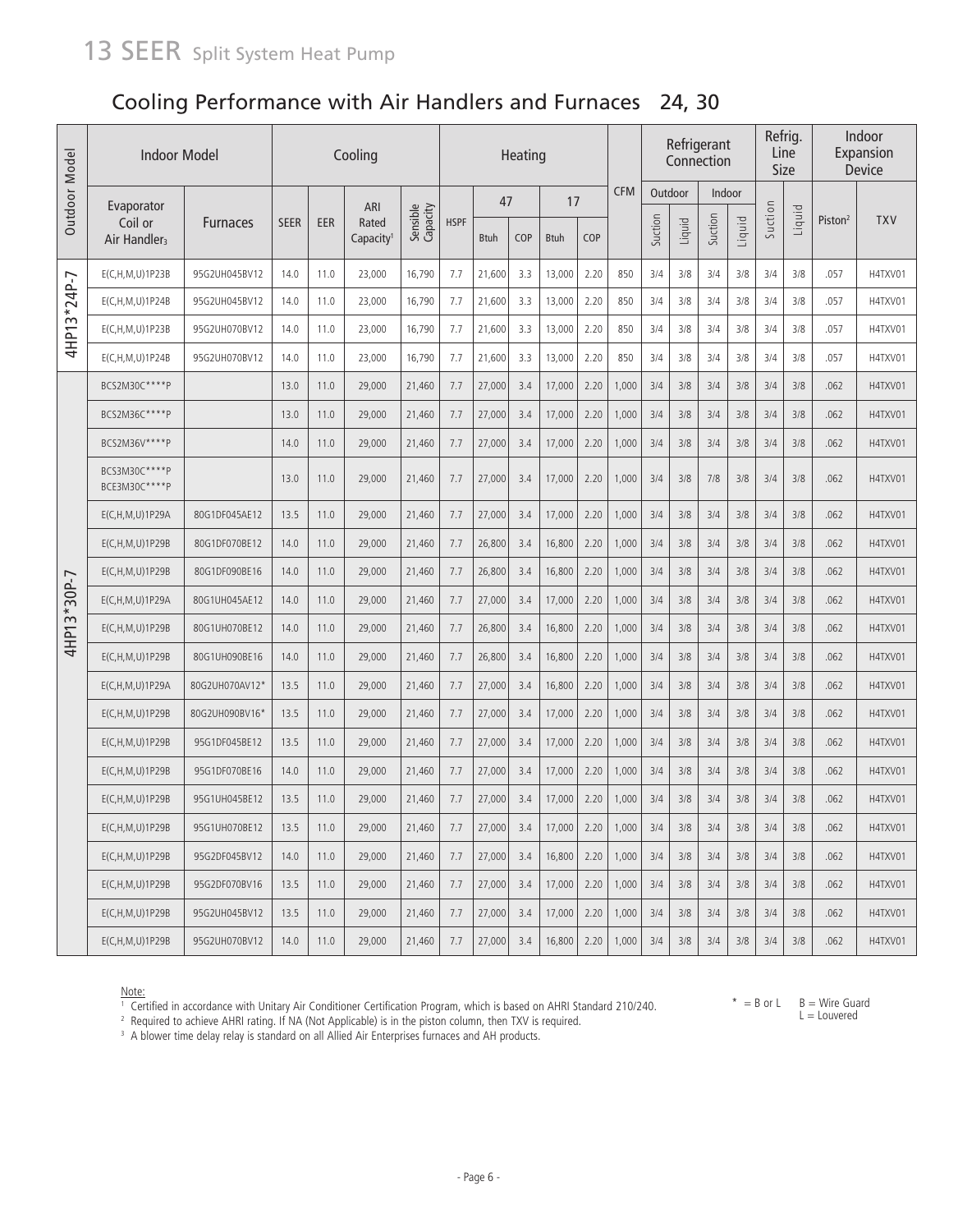# Cooling Performance with Air Handlers and Furnaces 36

| Outdoor Model | <b>Indoor Model</b><br>Cooling<br>Heating |                 |             |      |                                |                      |             |             |     |             |      | Refrigerant<br>Connection |         | Refrig.<br>Line<br>Size |         |        | Indoor<br>Expansion<br>Device |        |                     |            |
|---------------|-------------------------------------------|-----------------|-------------|------|--------------------------------|----------------------|-------------|-------------|-----|-------------|------|---------------------------|---------|-------------------------|---------|--------|-------------------------------|--------|---------------------|------------|
|               | Evaporator                                |                 |             |      | ARI                            |                      |             | 47          |     | 17          |      | <b>CFM</b>                | Outdoor |                         | Indoor  |        |                               |        |                     |            |
|               | Coil or<br>Air Handler <sub>3</sub>       | <b>Furnaces</b> | <b>SEER</b> | EER  | Rated<br>Capacity <sup>1</sup> | Sensible<br>Capacity | <b>HSPF</b> | <b>Btuh</b> | COP | <b>Btuh</b> | COP  |                           | Suction | Liquid                  | Suction | Liquid | Suction                       | Liquid | Piston <sup>2</sup> | <b>TXV</b> |
|               | BCS2M36C****P                             |                 | 13.0        | 11.0 | 35,000                         | 25,200               | 7.7         | 33,800      | 3.4 | 18,000      | 2.20 | 1,275                     | 7/8     | 3/8                     | 7/8     | 3/8    | 3/4                           | 3/8    | .071                | H4TXV02    |
|               | BCS2M36V****P                             |                 | 14.0        | 11.0 | 35,000                         | 25,200               | 7.7         | 33,800      | 3.4 | 18,000      | 2.20 | 1,275                     | 7/8     | 3/8                     | 7/8     | 3/8    | 3/4                           | 3/8    | .071                | H4TXV02    |
|               | BCS3M36C****P<br>BCE3M36C****P            |                 | 13.0        | 11.0 | 35,000                         | 25,200               | 7.7         | 33,200      | 3.4 | 18,000      | 2.20 | 1,270                     | 7/8     | 3/8                     | 7/8     | 3/8    | 3/4                           | 3/8    | .071                | H4TXV02    |
|               | E(C,H,M,U)1P30A                           | 80G1DF045AE12   | 13.5        | 11.0 | 35,000                         | 25,200               | 7.7         | 32,800      | 3.4 | 18,000      | 2.20 | 1,275                     | 7/8     | 3/8                     | 3/4     | 3/8    | 3/4                           | 3/8    | .071                | H4TXV02    |
|               | E(C,H,M,U)1P36A                           | 80G1DF045AE12   | 14.0        | 11.0 | 35,000                         | 25,200               | 7.7         | 33,000      | 3.4 | 18,000      | 2.20 | 1,275                     | 7/8     | 3/8                     | 3/4     | 3/8    | 3/4                           | 3/8    | .071                | H4TXV02    |
|               | E(C,H,M,U)1P30B                           | 80G1DF070BE12   | 13.5        | 11.0 | 35,000                         | 25,200               | 7.7         | 32,800      | 3.4 | 18,000      | 2.20 | 1,275                     | 7/8     | 3/8                     | 3/4     | 3/8    | 3/4                           | 3/8    | .071                | H4TXV02    |
|               | E(C, H, M, U) 1P36B                       | 80G1DF070BE12   | 14.0        | 11.0 | 35,000                         | 25,200               | 7.7         | 33,000      | 3.4 | 18,000      | 2.20 | 1,275                     | 7/8     | 3/8                     | 3/4     | 3/8    | 3/4                           | 3/8    | .071                | H4TXV02    |
|               | E(C,H,M,U)1P30B                           | 80G1DF090BE16   | 13.5        | 11.0 | 35,000                         | 25,200               | 7.7         | 32,800      | 3.4 | 18,000      | 2.20 | 1,275                     | 7/8     | 3/8                     | 3/4     | 3/8    | 3/4                           | 3/8    | .071                | H4TXV02    |
|               | E(C, H, M, U) 1P36B                       | 80G1DF090BE16   | 13.5        | 11.0 | 35,000                         | 25,200               | 7.7         | 33,000      | 3.4 | 18,000      | 2.20 | 1,275                     | 7/8     | 3/8                     | 3/4     | 3/8    | 3/4                           | 3/8    | .071                | H4TXV02    |
|               | E(C,H,M,U)1P30C                           | 80G1DF110CE20   | 13.5        | 11.0 | 35,000                         | 25,200               | 7.7         | 32,800      | 3.4 | 18,000      | 2.20 | 1,275                     | 7/8     | 3/8                     | 3/4     | 3/8    | 3/4                           | 3/8    | .071                | H4TXV02    |
|               | E(C,H,M,U)1P36C                           | 80G1DF110CE20   | 14.0        | 11.0 | 35,000                         | 25,200               | 7.7         | 33,000      | 3.4 | 18,000      | 2.20 | 1,275                     | 7/8     | 3/8                     | 3/4     | 3/8    | 3/4                           | 3/8    | .071                | H4TXV02    |
|               | $E(C, H, M, U)$ 1P30B                     | 80G1UH070BE12   | 13.5        | 11.0 | 35,000                         | 25,200               | 7.7         | 32,800      | 3.4 | 18,000      | 2.20 | 1,275                     | 7/8     | 3/8                     | 3/4     | 3/8    | 3/4                           | 3/8    | .071                | H4TXV02    |
| 4HP13*36P-7   | $E(C, H, M, U)$ 1P36B                     | 80G1UH070BE12   | 14.0        | 11.0 | 35,000                         | 25,200               | 7.7         | 33,000      | 3.4 | 18,000      | 2.20 | 1,275                     | 7/8     | 3/8                     | 3/4     | 3/8    | 3/4                           | 3/8    | .071                | H4TXV02    |
|               | E(C,H,M,U)1P30B                           | 80G1UH090BE16   | 14.0        | 11.0 | 35,000                         | 25,200               | 7.7         | 32,800      | 3.4 | 18,000      | 2.20 | 1,275                     | 7/8     | 3/8                     | 3/4     | 3/8    | 3/4                           | 3/8    | .071                | H4TXV02    |
|               | E(C,H,M,U)1P36B                           | 80G1UH090BE16   | 14.0        | 11.0 | 35,000                         | 25,200               | 7.7         | 33,000      | 3.4 | 18,000      | 2.20 | 1,275                     | 7/8     | 3/8                     | 3/4     | 3/8    | 3/4                           | 3/8    | .071                | H4TXV02    |
|               | E(C,H,M,U)1P30C                           | 80G1UH090CE20   | 13.5        | 11.0 | 35,000                         | 25,200               | 7.7         | 32,800      | 3.4 | 18,000      | 2.20 | 1,275                     | 7/8     | 3/8                     | 3/4     | 3/8    | 3/4                           | 3/8    | .071                | H4TXV02    |
|               | E(C,H,M,U)1P36C                           | 80G1UH090CE20   | 14.0        | 11.0 | 35,000                         | 25,200               | 7.7         | 33,000      | 3.4 | 18,000      | 2.20 | 1,275                     | 7/8     | 3/8                     | 3/4     | 3/8    | 3/4                           | 3/8    | .071                | H4TXV02    |
|               | E(C, H, M, U) 1 P 30 C                    | 80G1UH110CE20   | 13.5        | 11.0 | 35,000                         | 25,200               | 7.7         | 32,800      | 3.4 | 18,000      | 2.20 | 1,275                     | 7/8     | 3/8                     | 3/4     | 3/8    | 3/4                           | 3/8    | .071                | H4TXV02    |
|               | E(C,H,M,U)1P36C                           | 80G1UH110CE20   | 14.0        | 11.0 | 35,000                         | 25,200               | 7.7         | 33,000      | 3.4 | 18,000      | 2.20 | 1,275                     | 7/8     | 3/8                     | 3/4     | 3/8    | 3/4                           | 3/8    | .071                | H4TXV02    |
|               | E(C, H, M, U) 1P36C                       | 80G2UH0110CV20* | 14.0        | 11.0 | 35,000                         | 25,200               | 7.7         | 33,000      | 3.4 | 18,000      | 2.20 | 1,275                     | 7/8     | 3/8                     | 3/4     | 3/8    | 3/4                           | 3/8    | .071                | H4TXV02    |
|               | E(C,H,M,U)1P30B                           | 80G2UH090BV16*  | 13.5        | 11.0 | 35,000                         | 25,200               | 7.7         | 32,800      | 3.4 | 18,000      | 2.20 | 1,275                     | 7/8     | 3/8                     | 3/4     | 3/8    | 3/4                           | 3/8    | .071                | H4TXV02    |
|               | $E(C, H, M, U)$ 1P36B                     | 80G2UH090BV16*  | 13.5        | 11.0 | 35,000                         | 25,200               | 7.7         | 33,000      | 3.4 | 18,000      | 2.20 | 1,275                     | 7/8     | 3/8                     | 3/4     | 3/8    | 3/4                           | 3/8    | .071                | H4TXV02    |
|               | E(C, H, M, U) 1 P 30C                     | 80G2UH110CV20*  | 13.5        | 11.0 | 35,000                         | 25,200               | 7.7         | 32,800      | 3.4 | 18,000      | 2.20 | 1,275                     | 7/8     | 3/8                     | 3/4     | 3/8    | 3/4                           | 3/8    | .071                | H4TXV02    |
|               | E(C, H, M, U) 1P36B                       | 95G1DF070BE16   | 13.5        | 11.0 | 35,000                         | 25,200               | 7.7         | 33,000      | 3.4 | 18,000      | 2.20 | 1,275                     | 7/8     | 3/8                     | 3/4     | 3/8    | 3/4                           | 3/8    | .071                | H4TXV02    |
|               | E(C, H, M, U) 1P30C                       | 95G1DF090CE16   | 13.5        | 11.0 | 35,000                         | 25,200               | 7.7         | 32,800      | 3.4 | 18,000      | 2.20 | 1,275                     | 7/8     | 3/8                     | 3/4     | 3/8    | 3/4                           | 3/8    | .071                | H4TXV02    |
|               | E(C, H, M, U) 1P36C                       | 95G1DF090CE16   | 14.0        | 11.0 | 35,000                         | 25,200               | 7.7         | 33,000      | 3.4 | 18,000      | 2.20 | 1,275                     | 7/8     | 3/8                     | 3/4     | 3/8    | 3/4                           | 3/8    | .071                | H4TXV02    |
|               | E(C, H, M, U) 1P30C                       | 95G1DF110CE20   | 13.5        | 11.0 | 35,000                         | 25,200               | 7.7         | 32,800      | 3.4 | 18,000      | 2.20 | 1,275                     | 7/8     | 3/8                     | 3/4     | 3/8    | 3/4                           | 3/8    | .071                | H4TXV02    |
|               | E(C, H, M, U) 1 P 36C                     | 95G1DF110CE20   | 13.5        | 11.0 | 35,000                         | 25,200               | 7.7         | 33,000      | 3.4 | 18,000      | 2.20 | 1,275                     | 7/8     | 3/8                     | 3/4     | 3/8    | 3/4                           | 3/8    | .071                | H4TXV02    |
|               | E(C, H, M, U) 1 P 30C                     | 95G1UH090CE16   | 13.5        | 11.0 | 35,000                         | 25,200               | 7.7         | 32,800      | 3.4 | 18,000      | 2.20 | 1,275                     | 7/8     | 3/8                     | 3/4     | 3/8    | 3/4                           | 3/8    | .071                | H4TXV02    |

<u>Note:</u><br>† Certified in accordance with Unitary Air Conditioner Certification Program, which is based on AHRI Standard 210/240.<br><sup>2</sup> Required to achieve AHRI rating. If NA (Not Applicable) is in the piston column, then TXV i

 $*$  = B or L  $B =$  Wire Guard  $L =$  Louvered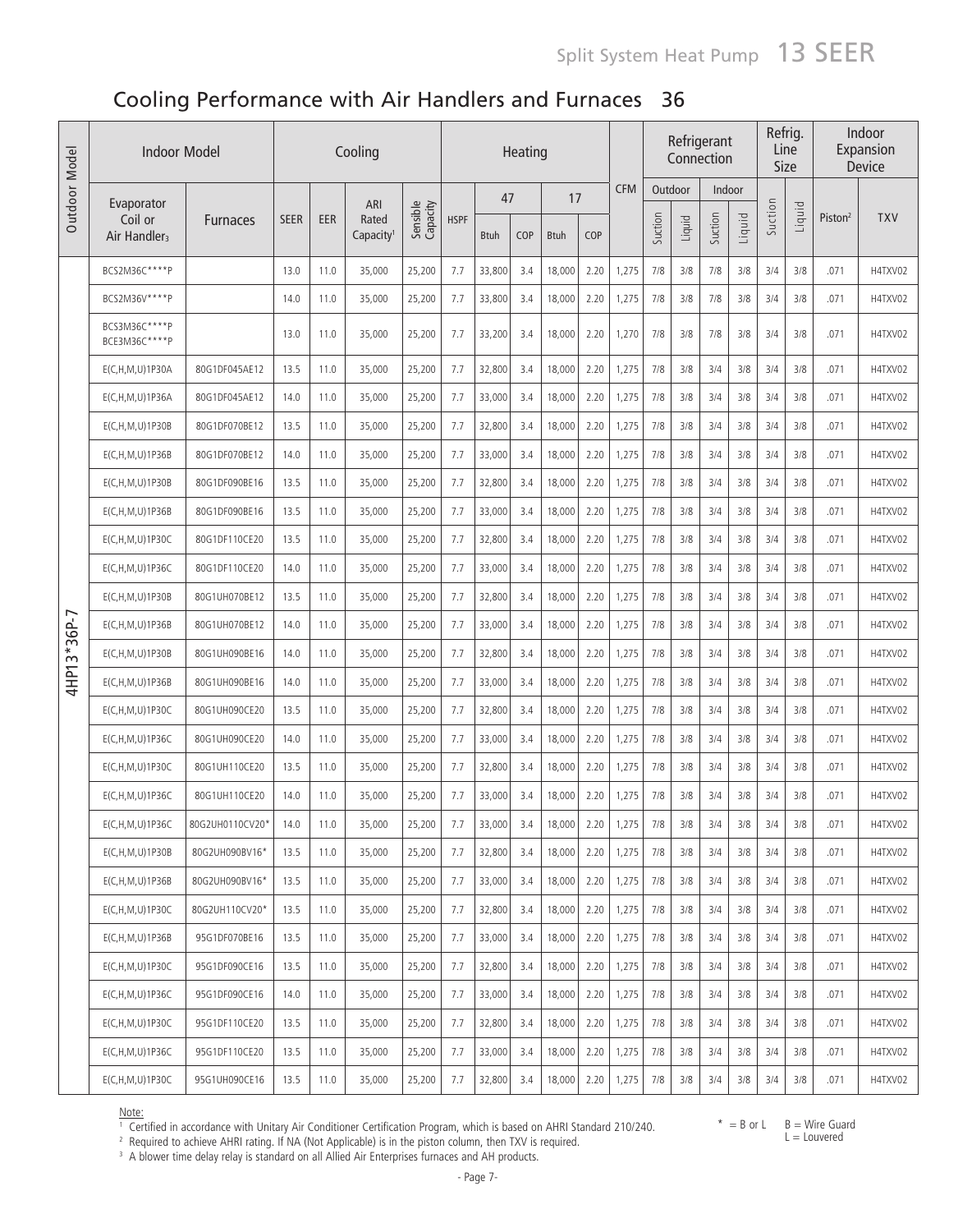# 13 SEER split System Heat Pump

## Cooling Performance with Air Handlers and Furnaces 36, 42

| Outdoor Model | <b>Indoor Model</b>                 |                 |             |      | Cooling                        |                      |             |             | Heating |             |      |            |         |        | Refrigerant<br>Connection |        | Refrig.<br>Line<br>Size |        |                     | Indoor<br>Expansion<br><b>Device</b> |
|---------------|-------------------------------------|-----------------|-------------|------|--------------------------------|----------------------|-------------|-------------|---------|-------------|------|------------|---------|--------|---------------------------|--------|-------------------------|--------|---------------------|--------------------------------------|
|               | Evaporator                          |                 |             |      | ARI                            |                      |             | 47          |         | 17          |      | <b>CFM</b> | Outdoor |        | Indoor                    |        |                         |        |                     |                                      |
|               | Coil or<br>Air Handler <sub>3</sub> | <b>Furnaces</b> | <b>SEER</b> | EER  | Rated<br>Capacity <sup>1</sup> | Sensible<br>Capacity | <b>HSPF</b> | <b>Btuh</b> | COP     | <b>Btuh</b> | COP  |            | Suction | Liquid | Suction                   | Liquid | Suction                 | Liquid | Piston <sup>2</sup> | <b>TXV</b>                           |
|               | E(C,H,M,U)1P36C                     | 95G1UH090CE16   | 14.0        | 11.0 | 35,000                         | 25,200               | 7.7         | 33,000      | 3.4     | 18,000      | 2.20 | 1,275      | 7/8     | 3/8    | 3/4                       | 3/8    | 3/4                     | 3/8    | .071                | H4TXV02                              |
|               | E(C,H,M,U)1P30C                     | 95G1UH110CE20   | 13.5        | 11.0 | 35,000                         | 25,200               | 7.7         | 32,800      | 3.4     | 18,000      | 2.20 | 1,275      | 7/8     | 3/8    | 3/4                       | 3/8    | 3/4                     | 3/8    | .071                | H4TXV02                              |
|               | E(C,H,M,U)1P36C                     | 95G1UH110CE20   | 13.5        | 11.0 | 35,000                         | 25,200               | 7.7         | 33,000      | 3.4     | 18,000      | 2.20 | 1,275      | 7/8     | 3/8    | 3/4                       | 3/8    | 3/4                     | 3/8    | .071                | H4TXV02                              |
|               | E(C,H,M,U)1P30B                     | 95G2DF045BV12   | 13.5        | 11.0 | 35,000                         | 25,200               | 7.7         | 32,800      | 3.4     | 18,000      | 2.20 | 1,275      | 7/8     | 3/8    | 3/4                       | 3/8    | 3/4                     | 3/8    | .071                | H4TXV02                              |
|               | $E(C, H, M, U)$ 1P36B               | 95G2DF045BV12   | 13.5        | 11.0 | 35,000                         | 25,200               | 7.7         | 33,000      | 3.4     | 18,000      | 2.20 | 1,275      | 7/8     | 3/8    | 3/4                       | 3/8    | 3/4                     | 3/8    | .071                | H4TXV02                              |
|               | $E(C, H, M, U)$ 1P30B               | 95G2DF070BV16   | 13.5        | 11.0 | 35,000                         | 25,200               | 7.7         | 32,800      | 3.4     | 18,000      | 2.20 | 1,275      | 7/8     | 3/8    | 3/4                       | 3/8    | 3/4                     | 3/8    | .071                | H4TXV02                              |
|               | E(C,H,M,U)1P36B                     | 95G2DF070BV16   | 13.5        | 11.0 | 35,000                         | 25,200               | 7.7         | 33,000      | 3.4     | 18,000      | 2.20 | 1,275      | 7/8     | 3/8    | 3/4                       | 3/8    | 3/4                     | 3/8    | .071                | H4TXV02                              |
|               | E(C,H,M,U)1P30C                     | 95G2DF090CV20   | 14.0        | 11.0 | 35,000                         | 25,200               | 7.7         | 32,800      | 3.4     | 18,000      | 2.20 | 1,275      | 7/8     | 3/8    | 3/4                       | 3/8    | 3/4                     | 3/8    | .071                | H4TXV02                              |
|               | E(C,H,M,U)1P36C                     | 95G2DF090CV20   | 14.0        | 11.0 | 35,000                         | 25,200               | 7.7         | 33,000      | 3.4     | 18,000      | 2.20 | 1,275      | 7/8     | 3/8    | 3/4                       | 3/8    | 3/4                     | 3/8    | .071                | H4TXV02                              |
| $3*36P-7$     | E(C,H,M,U)1P30C                     | 95G2DF110CV20   | 14.0        | 11.0 | 35,000                         | 25,200               | 7.7         | 32,800      | 3.4     | 18,000      | 2.20 | 1,275      | 7/8     | 3/8    | 3/4                       | 3/8    | 3/4                     | 3/8    | .071                | H4TXV02                              |
| 4HP13         | E(C,H,M,U)1P36C                     | 95G2DF110CV20   | 14.0        | 11.0 | 35,000                         | 25,200               | 7.7         | 33,000      | 3.4     | 18,000      | 2.20 | 1,275      | 7/8     | 3/8    | 3/4                       | 3/8    | 3/4                     | 3/8    | .071                | H4TXV02                              |
|               | E(C,H,M,U)1P30B                     | 95G2UH045BV12   | 13.5        | 11.0 | 35,000                         | 25,200               | 7.7         | 32,800      | 3.4     | 18,000      | 2.20 | 1,275      | 7/8     | 3/8    | 3/4                       | 3/8    | 3/4                     | 3/8    | .071                | H4TXV02                              |
|               | $E(C, H, M, U)$ 1P36B               | 95G2UH045BV12   | 13.5        | 11.0 | 35,000                         | 25,200               | 7.7         | 33,000      | 3.4     | 18,000      | 2.20 | 1,275      | 7/8     | 3/8    | 3/4                       | 3/8    | 3/4                     | 3/8    | .071                | H4TXV02                              |
|               | $E(C, H, M, U)$ 1P30B               | 95G2UH070BV12   | 13.5        | 11.0 | 35,000                         | 25,200               | 7.7         | 32,800      | 3.4     | 18,000      | 2.20 | 1,275      | 7/8     | 3/8    | 3/4                       | 3/8    | 3/4                     | 3/8    | .071                | H4TXV02                              |
|               | $E(C, H, M, U)$ 1P36B               | 95G2UH070BV12   | 14.0        | 11.0 | 35,000                         | 25,200               | 7.7         | 33,000      | 3.4     | 18,000      | 2.20 | 1,275      | 7/8     | 3/8    | 3/4                       | 3/8    | 3/4                     | 3/8    | .071                | H4TXV02                              |
|               | E(C,H,M,U)1P30C                     | 95G2UH090CV12   | 14.0        | 11.0 | 35,000                         | 25,200               | 7.7         | 32,800      | 3.4     | 18,000      | 2.20 | 1,275      | 7/8     | 3/8    | 3/4                       | 3/8    | 3/4                     | 3/8    | .071                | H4TXV02                              |
|               | E(C, H, M, U) 1P36C                 | 95G2UH090CV12   | 14.0        | 11.0 | 35,000                         | 25,200               | 7.7         | 33,000      | 3.4     | 18,000      | 2.20 | 1,275      | 7/8     | 3/8    | 3/4                       | 3/8    | 3/4                     | 3/8    | .071                | H4TXV02                              |
|               | E(C, H, M, U) 1 P 30C               | 95G2UH090CV20   | 14.0        | 11.0 | 35,000                         | 25,200               | 7.7         | 32,800      | 3.4     | 18,000      | 2.20 | 1,275      | 7/8     | 3/8    | 3/4                       | 3/8    | 3/4                     | 3/8    | .071                | H4TXV02                              |
|               | E(C, H, M, U) 1P36C                 | 95G2UH090CV20   | 14.0        | 11.0 | 35,000                         | 25,200               | 7.7         | 33,000      | 3.4     | 18,000      | 2.20 | 1,275      | 7/8     | 3/8    | 3/4                       | 3/8    | 3/4                     | 3/8    | .071                | H4TXV02                              |
|               | E(C,H,M,U)1P30C                     | 95G2UH110CV20   | 14.0        | 11.0 | 35,000                         | 25,200               | 7.7         | 32,800      | 3.4     | 18,000      | 2.20 | 1,275      | 7/8     | 3/8    | 3/4                       | 3/8    | 3/4                     | 3/8    | .071                | H4TXV02                              |
|               | E(C,H,M,U)1P36C                     | 95G2UH110CV20   | 14.0        | 11.0 | 35,000                         | 25,200               | 7.7         | 33,000      | 3.4     | 18,000      | 2.20 | 1,275      | 7/8     | 3/8    | 3/4                       | 3/8    | 3/4                     | 3/8    | .071                | H4TXV02                              |
|               | BCS2M42C****P                       |                 | 13.0        | 11.0 | 41,000                         | 29,520               | 7.7         | 40,000      | 3.5     | 25,000      | 2.20 | 1,400      | 7/8     | 3/8    | 7/8                       | 3/8    | 7/8                     | 3/8    | .076                | H4TXV02                              |
|               | BCS2M42V****P                       |                 | 13.0        | 11.0 | 41,000                         | 29,520               | 7.7         | 40,000      | 3.5     | 25,000      | 2.20 | 1,400      | 7/8     | 3/8    | 7/8                       | 3/8    | 7/8                     | 3/8    | .076                | H4TXV02                              |
|               | BCS2M48C****P                       |                 | 13.0        | 11.0 | 41,000                         | 29,520               | 7.7         | 40,000      | 3.5     | 25,000      | 2.20 | 1,400      | 7/8     | 3/8    | 7/8                       | 3/8    | 7/8                     | 3/8    | .076                | H4TXV02                              |
| 4HP13*42P-7   | BCS3M42C****P<br>BCE3M42C****P      |                 | 13.0        | 11.0 | 41,000                         | 29,520               | 7.7         | 39,000      | 3.5     | 25,000      | 2.20 | 1,400      | 7/8     | 3/8    | 7/8                       | 3/8    | 7/8                     | 3/8    | .076                | H4TXV02                              |
|               | E(C, H, M, U) 1 P 36C               | 80G1DF110CE20   | 13.5        | 11.0 | 41,000                         | 29,520               | 7.7         | 40,000      | 3.4     | 25,000      | 2.30 | 1,400      | 7/8     | 3/8    | 3/4                       | 3/8    | 7/8                     | 3/8    | .076                | H4TXV02                              |
|               | E(C, H, M, U) 1P36B                 | 80G1UH090BE16   | 13.5        | 11.0 | 41,000                         | 29,520               | 7.7         | 40,000      | 3.4     | 25,000      | 2.30 | 1,400      | 7/8     | 3/8    | 3/4                       | 3/8    | 7/8                     | 3/8    | .076                | H4TXV02                              |
|               | E(C, H, M, U) 1P43B                 | 80G1UH090BE16   | 13.5        | 11.0 | 41,000                         | 29,520               | 7.7         | 39,500      | 3.4     | 25,000      | 2.30 | 1,400      | 7/8     | 3/8    | 7/8                       | 3/8    | 7/8                     | 3/8    | .076                | H4TXV02                              |

Note:

1 Certified in accordance with Unitary Air Conditioner Certification Program, which is based on AHRI Standard 210/240.

2 Required to achieve AHRI rating. If NA (Not Applicable) is in the piston column, then TXV is required. <sup>3</sup> A blower time delay relay is standard on all Allied Air Enterprises furnaces and AH products.

- Page 8 -

 $* = B$  or L  $B = W$ ire Guard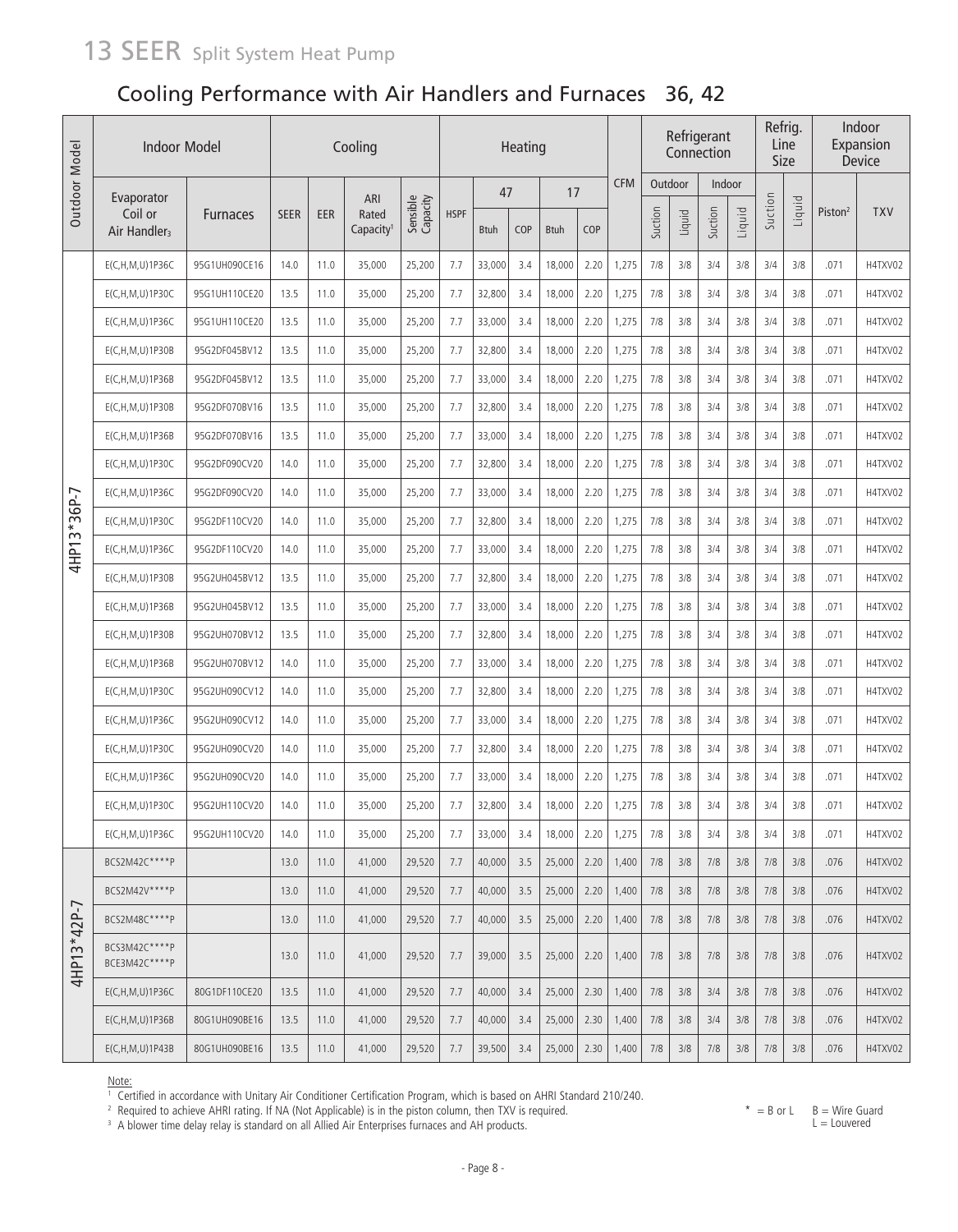## Cooling Performance with Air Handlers and Furnaces 42, 48, 60

| Outdoor Model | <b>Indoor Model</b>                 |                 |             |      | Cooling                        |                      |             |             | Heating |             |      |            |         |         | Refrigerant<br>Connection |        | Refrig.<br>Line<br>Size |        |                     | Indoor<br>Expansion<br>Device |
|---------------|-------------------------------------|-----------------|-------------|------|--------------------------------|----------------------|-------------|-------------|---------|-------------|------|------------|---------|---------|---------------------------|--------|-------------------------|--------|---------------------|-------------------------------|
|               | Evaporator                          |                 |             |      | ARI                            |                      |             | 47          |         | 17          |      | <b>CFM</b> |         | Outdoor | Indoor                    |        |                         |        |                     |                               |
|               | Coil or<br>Air Handler <sub>3</sub> | <b>Furnaces</b> | <b>SEER</b> | EER  | Rated<br>Capacity <sup>1</sup> | Sensible<br>Capacity | <b>HSPF</b> | <b>Btuh</b> | COP     | <b>Btuh</b> | COP  |            | Suction | Liquid  | Suction                   | Liquid | Suction                 | Liquid | Piston <sup>2</sup> | <b>TXV</b>                    |
|               | E(C,H,M,U)1P36C                     | 80G1UH090CE20   | 13.5        | 11.0 | 41,000                         | 29,520               | 7.7         | 40,000      | 3.4     | 25,000      | 2.30 | 1,400      | 7/8     | 3/8     | 3/4                       | 3/8    | 7/8                     | 3/8    | .076                | H4TXV02                       |
|               | E(C,H,M,U)1P36C                     | 80G1UH110CE20   | 13.5        | 11.0 | 41,000                         | 29,520               | 7.7         | 40,000      | 3.4     | 25,000      | 2.30 | 1,400      | 7/8     | 3/8     | 3/4                       | 3/8    | 7/8                     | 3/8    | .076                | H4TXV02                       |
|               | E(C,H,M,U)1P36C                     | 95G1DF110CE20   | 13.5        | 11.0 | 41,000                         | 29,520               | 7.7         | 40,000      | 3.4     | 25,000      | 2.30 | 1,400      | 7/8     | 3/8     | 3/4                       | 3/8    | 7/8                     | 3/8    | .076                | H4TXV02                       |
|               | E(C,H,M,U)1P43C                     | 95G1DF110CE20   | 13.5        | 11.0 | 41.000                         | 29,520               | 7.7         | 39,500      | 3.4     | 25,000      | 2.30 | 1.400      | 7/8     | 3/8     | 7/8                       | 3/8    | 7/8                     | 3/8    | .076                | H4TXV02                       |
|               | E(C, H, M, U) 1P36C                 | 95G1UH110CE20   | 13.5        | 11.0 | 41.000                         | 29.520               | 7.7         | 40.000      | 3.4     | 25,000      | 2.30 | 1.400      | 7/8     | 3/8     | 3/4                       | 3/8    | 7/8                     | 3/8    | .076                | H4TXV02                       |
|               | E(C,H,M,U)1P43C                     | 95G1UH110CE20   | 13.5        | 11.0 | 41,000                         | 29,520               | 7.7         | 39,500      | 3.4     | 25,000      | 2.30 | 1,400      | 7/8     | 3/8     | 7/8                       | 3/8    | 7/8                     | 3/8    | .076                | H4TXV02                       |
| 4HP13*42P-7   | E(C,H,M,U)1P36C                     | 95G2DF090CV20   | 13.5        | 11.0 | 41,000                         | 29,520               | 7.7         | 40,000      | 3.4     | 25,000      | 2.30 | 1,400      | 7/8     | 3/8     | 3/4                       | 3/8    | 7/8                     | 3/8    | .076                | H4TXV02                       |
|               | E(C,H,M,U)1P36C                     | 95G2DF110CV20   | 13.5        | 11.0 | 41,000                         | 29,520               | 7.7         | 40,000      | 3.4     | 25,000      | 2.30 | 1.400      | 7/8     | 3/8     | 3/4                       | 3/8    | 7/8                     | 3/8    | .076                | H4TXV02                       |
|               | E(C, H, M, U) 1P43C                 | 95G2DF110CV20   | 13.5        | 11.0 | 41,000                         | 29,520               | 7.7         | 39,500      | 3.4     | 25,000      | 2.30 | 1,400      | 7/8     | 3/8     | 7/8                       | 3/8    | 7/8                     | 3/8    | .076                | H4TXV02                       |
|               | E(C, H, M, U) 1P36C                 | 95G2UH090CV20   | 13.5        | 11.0 | 41,000                         | 29,520               | 7.7         | 40,000      | 3.4     | 25,000      | 2.30 | 1,400      | 7/8     | 3/8     | 3/4                       | 3/8    | 7/8                     | 3/8    | .076                | H4TXV02                       |
|               | E(C, H, M, U) 1P43C                 | 95G2UH090CV20   | 13.5        | 11.0 | 41,000                         | 29,520               | 7.7         | 39,500      | 3.4     | 25,000      | 2.30 | 1,400      | 7/8     | 3/8     | 7/8                       | 3/8    | 7/8                     | 3/8    | .076                | H4TXV02                       |
|               | E(C, H, M, U) 1P36C                 | 95G2UH110CV20   | 13.5        | 11.0 | 41,000                         | 29,520               | 7.7         | 40,000      | 3.4     | 25,000      | 2.30 | 1,400      | 7/8     | 3/8     | 3/4                       | 3/8    | 7/8                     | 3/8    | .076                | H4TXV02                       |
|               | E(C,H,M,U)1P43C                     | 95G2UH110CV20   | 13.5        | 11.0 | 41,000                         | 29,520               | 7.7         | 39,500      | 3.4     | 25,000      | 2.30 | 1.400      | 7/8     | 3/8     | 7/8                       | 3/8    | 7/8                     | 3/8    | .076                | H4TXV02                       |
|               | BCS2M48C****P                       |                 | 13.0        | 11.0 | 48,000                         | 34,560               | 7.7         | 45,000      | 3.2     | 28,000      | 2.40 | 1,600      | 7/8     | 3/8     | 7/8                       | 3/8    | 7/8                     | 3/8    | .080                | H4TXV02                       |
|               | BCS2M48V****P                       |                 | 14.0        | 11.0 | 48,000                         | 34,560               | 7.7         | 45,000      | 3.2     | 28,000      | 2.40 | 1,600      | 7/8     | 3/8     | 7/8                       | 3/8    | 7/8                     | 3/8    | .080                | H4TXV02                       |
| 4HP13*48P-7   | BCS3M48C****P<br>BCE3M48C****P      |                 | 13.0        | 11.0 | 48,000                         | 34,560               | 7.7         | 44,500      | 3.2     | 28,000      | 2.40 | 1,600      | 7/8     | 3/8     | 7/8                       | 3/8    | 7/8                     | 3/8    | .080                | H4TXV02                       |
|               | BCS2M60C****P                       |                 | 13.0        | 11.0 | 58,000                         | 41,180               | 7.7         | 54,000      | 3.3     | 34,000      | 2.30 | 1,850      | 7/8     | 3/8     | 7/8                       | 3/8    | 11/8                    | 3/8    | <b>NA</b>           | H4TXV02                       |
|               | BCS2M60V **** P                     |                 | 13.0        | 11.0 | 58,000                         | 41,180               | 7.7         | 54,000      | 3.3     | 34,000      | 2.30 | 1,850      | 7/8     | 3/8     | 7/8                       | 3/8    | 11/8                    | 3/8    | <b>NA</b>           | H4TXV02                       |
| 4HP13*60P-7   | BCS3M60C****P<br>BCE3M60C****P      |                 | 13.0        | 11.0 | 57,000                         | 40,500               | 7.7         | 55,000      | 3.3     | 34,000      | 2.30 | 1,850      | 7/8     | 3/8     | 7/8                       | 3/8    | 11/8                    | 3/8    | <b>NA</b>           | H4TXV02                       |

<u>Note:</u><br>† Certified in accordance with Unitary Air Conditioner Certification Program, which is based on AHRI Standard 210/240.<br><sup>2</sup> Required to achieve AHRI rating. If NA (Not Applicable) is in the piston column, then TXV i

 $* = B$  or  $L$   $B = W$ ire Guard

<sup>3</sup> A blower time delay relay is standard on all Allied Air Enterprises furnaces and AH products.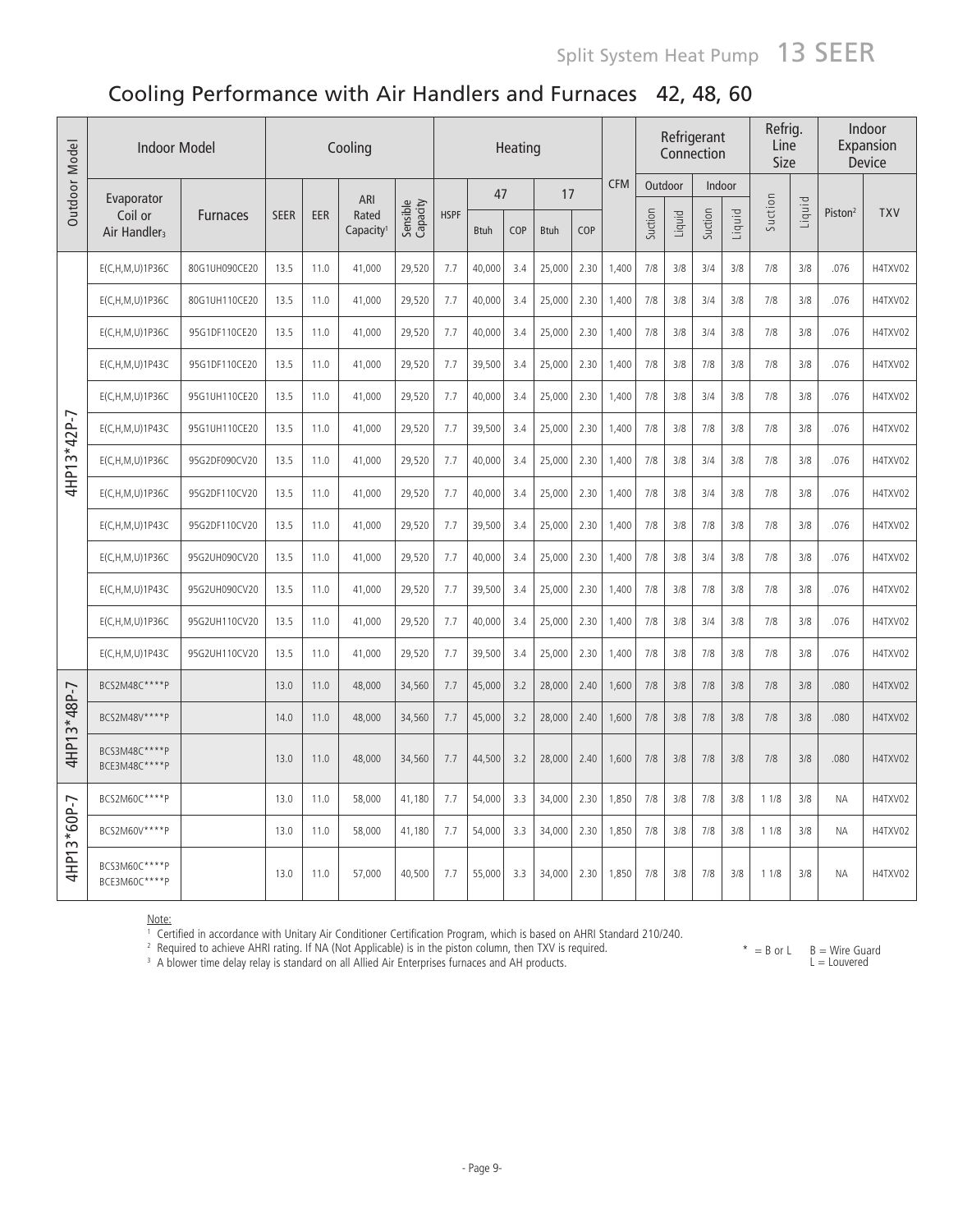Cooling Performance Extended Ratings

|                  |                 | Indoor        |        |            |      |             |            |      | Outdoor Temp - DB°F |      |      |             |      |      |             |      |      |
|------------------|-----------------|---------------|--------|------------|------|-------------|------------|------|---------------------|------|------|-------------|------|------|-------------|------|------|
| Outdoor<br>Model | Indoor<br>Model | Temp<br>DB/WB |        | $65^\circ$ |      |             | $82^\circ$ |      |                     | 95°  |      |             | 105° |      |             | 115° |      |
|                  |                 | °F            | Btuh   | S/T        | kW   | <b>Btuh</b> | S/T        | kW   | <b>Btuh</b>         | S/T  | kW   | <b>Btuh</b> | S/T  | kW   | <b>Btuh</b> | S/T  | kW   |
|                  |                 | 85/72         | 22,900 | 0.62       | 1.23 | 21,200      | 0.64       | 1.46 | 19,900              | 0.65 | 1.64 | 18,700      | 0.67 | 1.85 | 17,400      | 0.68 | 2.10 |
| 4HP13*18P-7      | BCS*M18C****P   | 80/67         | 20,800 | 0.69       | 1.23 | 19,200      | 0.70       | 1.48 | 18,000              | 0.71 | 1.67 | 16,600      | 0.74 | 1.62 | 15,100      | 0.77 | 2.10 |
|                  |                 | 75/63         | 18,800 | 0.72       | 1.23 | 17,300      | 0.74       | 1.47 | 16,100              | 0.75 | 1.65 | 15,100      | 0.78 | 1.87 | 14,000      | 0.80 | 2.08 |
|                  |                 | 75/57         | 16,600 | 1.00       | 1.22 | 15,400      | 1.00       | 1.46 | 14,400              | 1.00 | 1.65 | 13,500      | 1.00 | 1.86 | 12,600      | 1.00 | 2.08 |
|                  |                 | 85/72         | 26,300 | 0.58       | 1.56 | 25,900      | 0.62       | 1.86 | 25,600              | 0.65 | 2.08 | 24,000      | 0.68 | 2.32 | 22,500      | 0.71 | 2.55 |
| 4HP13*24P-7      | BCS*M24C****P   | 80/67         | 25,600 | 0.66       | 1.56 | 24,100      | 0.70       | 1.86 | 23,000              | 0.73 | 2.08 | 21,400      | 0.74 | 2.31 | 19,900      | 0.75 | 2.53 |
|                  |                 | 75/63         | 24,500 | 0.70       | 1.56 | 22,900      | 0.75       | 1.84 | 21,700              | 0.78 | 2.06 | 19,900      | 0.81 | 2.28 | 18,200      | 0.84 | 2.50 |
|                  |                 | 75/57         | 21,500 | 1.00       | 1.55 | 19,900      | 1.00       | 1.83 | 18,700              | 1.00 | 2.05 | 17,400      | 1.00 | 2.28 | 16,200      | 1.00 | 2.50 |
|                  |                 | 85/72         | 34,600 | 0.60       | 2.18 | 33,100      | 0.63       | 2.47 | 32,000              | 0.66 | 2.69 | 30,100      | 0.68 | 2.98 | 28,400      | 0.70 | 3.26 |
| 4HP13*30P-7      | BCS*M30C****P   | 80/67         | 33,000 | 0.66       | 1.98 | 30,700      | 0.71       | 2.32 | 29,000              | 0.74 | 2.59 | 27,200      | 0.76 | 2.91 | 25,500      | 0.78 | 3.23 |
|                  |                 | 75/63         | 31,000 | 0.70       | 1.97 | 28,800      | 0.73       | 2.30 | 27,200              | 0.76 | 2.55 | 25,000      | 0.79 | 2.88 | 22,900      | 0.82 | 3.22 |
|                  |                 | 75/57         | 26,200 | 1.00       | 1.95 | 24,300      | 1.00       | 2.29 | 23,000              | 1.00 | 2.54 | 21,900      | 1.00 | 2.88 | 21,000      | 1.00 | 3.21 |
|                  |                 | 85/72         | 40,900 | 0.61       | 2.45 | 39,700      | 0.67       | 2.90 | 38,700              | 0.71 | 3.24 | 36,900      | 0.70 | 3.63 | 35,000      | 0.69 | 4.03 |
| 4HP13*36P-7      | BCS*M36C****P   | 80/67         | 39,400 | 0.67       | 2.42 | 36,900      | 0.70       | 2.81 | 35,000              | 0.72 | 3.11 | 33,200      | 0.75 | 3.52 | 31,400      | 0.77 | 3.93 |
|                  |                 | 75/63         | 37,200 | 0.71       | 2.40 | 35,100      | 0.73       | 2.85 | 33,400              | 0.75 | 3.20 | 31,400      | 0.77 | 3.51 | 29,400      | 0.79 | 3.83 |
|                  |                 | 75/57         | 32,900 | 1.00       | 2.33 | 31,000      | 1.00       | 2.78 | 29,600              | 1.00 | 3.13 | 27,800      | 1.00 | 3.46 | 26,000      | 1.00 | 3.79 |
|                  |                 | 85/72         | 48,400 | 0.60       | 2.70 | 46,900      | 0.63       | 3.23 | 45,700              | 0.65 | 3.63 | 43,000      | 0.68 | 4.05 | 40,200      | 0.70 | 4.48 |
| 4HP13*42P-7      | BCS*M42C****P   | 80/67         | 46,600 | 0.66       | 2.69 | 43,400      | 0.69       | 3.22 | 41,000              | 0.72 | 3.62 | 38,500      | 0.76 | 4.02 | 35,900      | 0.79 | 4.42 |
|                  |                 | 75/63         | 44,200 | 0.70       | 2.69 | 40,900      | 0.73       | 3.20 | 38,400              | 0.76 | 3.59 | 35,700      | 0.79 | 3.97 | 32,800      | 0.82 | 4.35 |
|                  |                 | 75/57         | 38,200 | 1.00       | 2.67 | 35,600      | 1.00       | 3.19 | 33,600              | 1.00 | 3.59 | 31,200      | 1.00 | 3.96 | 28,700      | 1.00 | 4.32 |
|                  |                 | 85/72         | 55,600 | 0.62       | 3.18 | 53,900      | 0.64       | 3.81 | 52,700              | 0.66 | 4.29 | 49,500      | 0.69 | 4.79 | 46,200      | 0.71 | 5.29 |
| 4HP13*48P-7      | BCS*M48C****P   | 80/67         | 52,700 | 0.69       | 3.14 | 50,000      | 0.71       | 3.75 | 48,000              | 0.72 | 4.23 | 44,900      | 0.74 | 4.71 | 41,800      | 0.75 | 5.19 |
|                  |                 | 75/63         | 49,800 | 0.72       | 3.10 | 46,700      | 0.75       | 3.70 | 44,400              | 0.77 | 4.15 | 40,800      | 0.81 | 4.65 | 37,200      | 0.84 | 5.14 |
|                  |                 | 75/57         | 43,700 | 1.00       | 3.08 | 40,500      | 1.00       | 3.66 | 38,200              | 1.00 | 4.10 | 35,800      | 1.00 | 4.60 | 33,400      | 1.00 | 5.10 |
|                  |                 | 85/72         | 72,700 | 0.59       | 4.22 | 67,400      | 0.62       | 4.97 | 63,500              | 0.64 | 5.55 | 59,800      | 0.66 | 6.20 | 56,200      | 0.67 | 6.86 |
|                  | BCS*M60C****P   | 80/67         | 66,400 | 0.68       | 4.12 | 61,600      | 0.70       | 4.81 | 58,000              | 0.71 | 5.35 | 54,500      | 0.74 | 6.06 | 51,100      | 0.76 | 6.77 |
| 4HP13*60P-7      |                 | 75/63         | 62,300 | 0.70       | 4.09 | 57,100      | 0.73       | 4.79 | 53,100              | 0.75 | 5.32 | 49,900      | 0.77 | 6.02 | 46,800      | 0.79 | 6.72 |
|                  |                 | 75/57         | 52,700 | 1.00       | 4.03 | 48,600      | 1.00       | 4.75 | 45,400              | 1.00 | 5.30 | 42,900      | 1.00 | 6.00 | 40,500      | 1.00 | 6.69 |

Note:

Extended data shown is actual for models listed and typical for all AHRI matches.

 $* = B$  or  $L$   $B = W$ ire Guard  $L =$  Louvered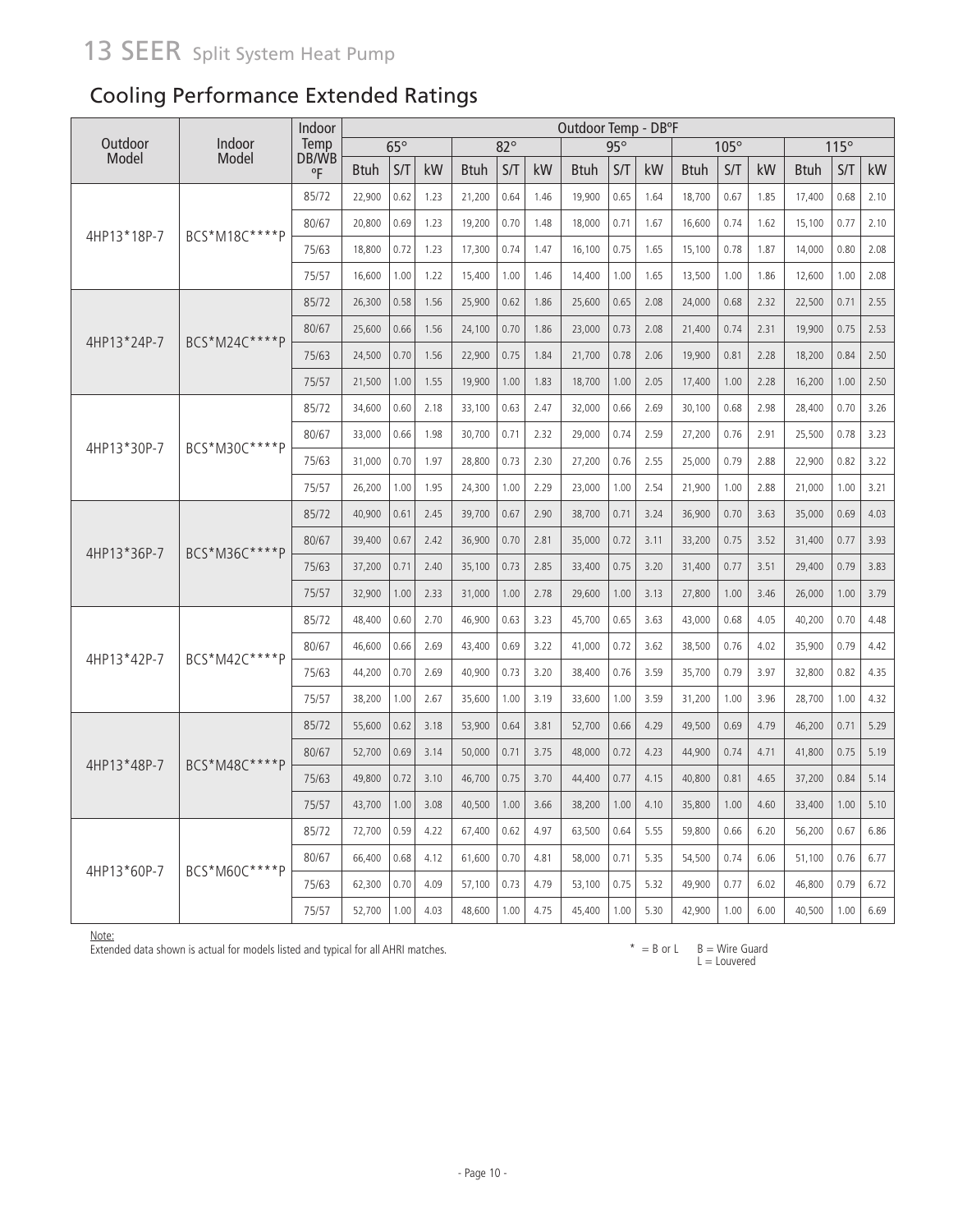|             |               |             |      |             |      | Outdoor Temp. DB/WB°F |      |             |      |             |      |
|-------------|---------------|-------------|------|-------------|------|-----------------------|------|-------------|------|-------------|------|
| Outdoor     | Indoor        | 0/0         |      | 17/15       |      | 35/33                 |      | 47/43       |      | 62/56       |      |
| Model       | Model         | <b>Btuh</b> | kW   | <b>Btuh</b> | kW   | <b>B</b> tuh          | kW   | <b>Btuh</b> | kW   | <b>Btuh</b> | kW   |
| 4HP13*18P-7 | BCS*M18C****P | 6800        | 1.41 | 10000       | 1.46 | 13000                 | 1.51 | 17000       | 1.56 | 20500       | 1.61 |
| 4HP13*24P-7 | BCS*M24C****P | 10900       | 1.70 | 13000       | 1.73 | 17000                 | 1.84 | 21600       | 1.92 | 25500       | 1.99 |
| 4HP13*30P-7 | BCS*M30C****P | 14500       | 2.00 | 17000       | 2.10 | 19000                 | 2.26 | 27000       | 2.33 | 32300       | 2.38 |
| 4HP13*36P-7 | BCS*M36C****P | 13400       | 2.34 | 18000       | 2.40 | 23000                 | 2.50 | 33800       | 2.91 | 40200       | 3.01 |
| 4HP13*42P-7 | BCS*M42C****P | 21400       | 3.10 | 25000       | 3.15 | 29000                 | 3.33 | 40000       | 3.35 | 47500       | 3.44 |
| 4HP13*48P-7 | BCS*M48C****P | 24900       | 3.23 | 28000       | 3.42 | 34000                 | 4.11 | 45000       | 4.12 | 53000       | 4.34 |
| 4HP13*60P-7 | BCS*M60C****P | 29500       | 4.21 | 34000       | 4.33 | 36000                 | 4.67 | 55000       | 4.88 | 64200       | 5.10 |

# Heating Performance Extended Ratings

Note:<br>Extended data shown is actual for models listed and typical for all AHRI matches.  $* = B$  or L B = Wire Guard